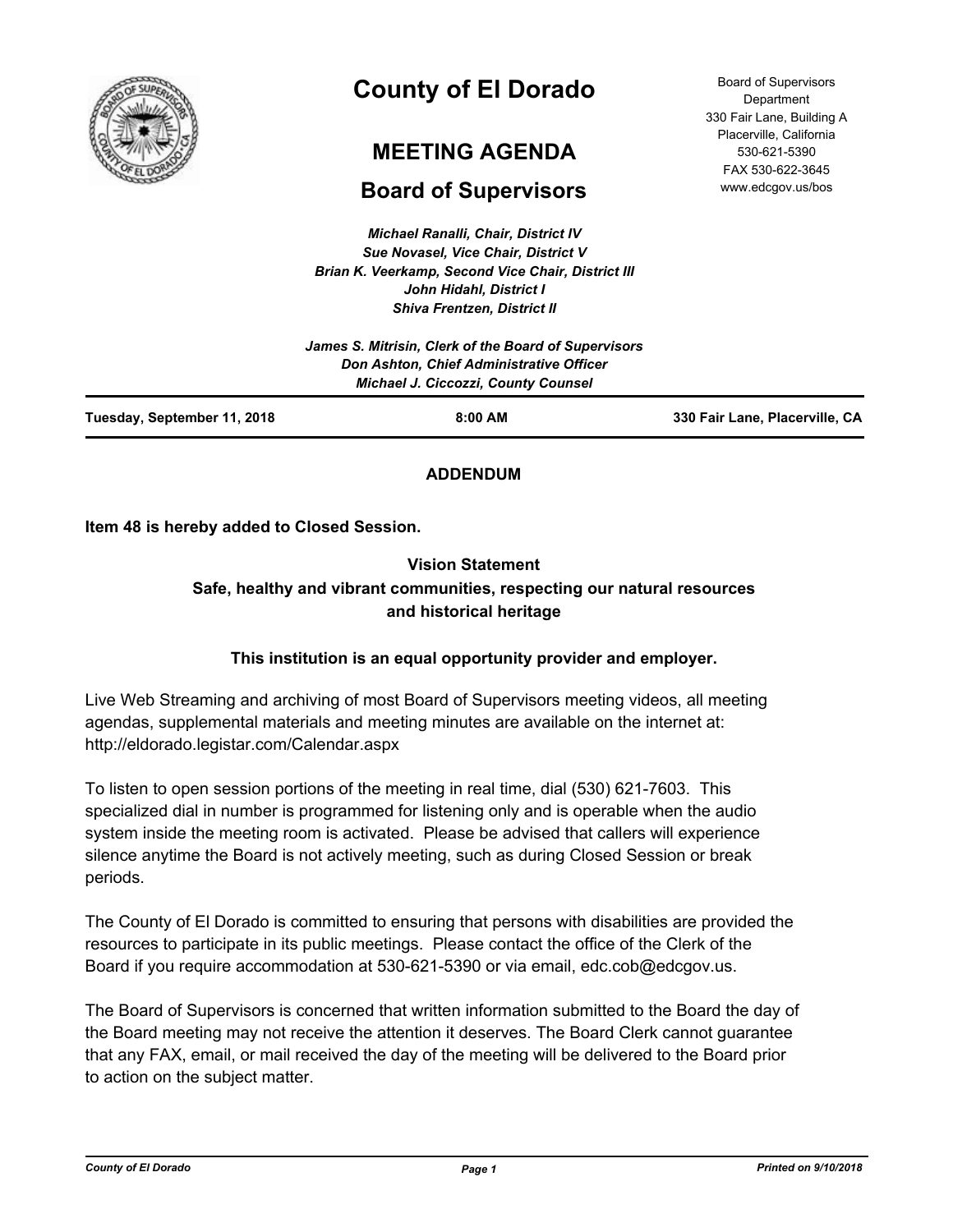The Board meets simultaneously as the Board of Supervisors and the Board of Directors of the Air Quality Management District, In-Home Supportive Services, Public Housing Authority, Redevelopment Agency and other Special Districts.

For Purposes of the Brown Act § 54954.2 (a), the numbered items on this Agenda give a brief description of each item of business to be transacted or discussed. Recommendations of the staff, as shown, do not prevent the Board from taking other action.

Materials related to an item on this Agenda submitted to the Board of Supervisors after distribution of the agenda packet are available for inspection during normal business hours in the public viewing packet located in Building A, 330 Fair Lane, Placerville or in the Board Clerk's Office located at the same address. Such documents are also available on the Board of Supervisors' Meeting Agenda webpage subject to staff's ability to post the documents before the meeting.

## **PROTOCOLS FOR PUBLIC COMMENT**

Public comment will be received at designated periods as called by the Board Chair.

Public comment on items scheduled for Closed Session will be received before the Board recesses to Closed Session.

Except with the consent of the Board, individuals shall be allowed to speak to an item only once.

On December 5, 2017 the Board adopted the following protocol relative to public comment periods:

Time for public input will be provided at every Board of Supervisors meeting. Individuals will have three minutes to address the Board. Individuals authorized by organizations will have three minutes to present organizational positions and perspectives and may request additional time, up to five minutes. At the discretion of the Board, time to speak by any individual may be extended.

A total of 20 minutes will be allocated for public comment during Open Forum and for each agenda item to be discussed. Public comment on certain agenda items designated and approved by the Board may be treated differently with specific time limits per speaker or a limit on the total amount of time designated for public comment. It is the intent of the Board that quasi-judicial matters have additional flexibility depending upon the nature of the issue.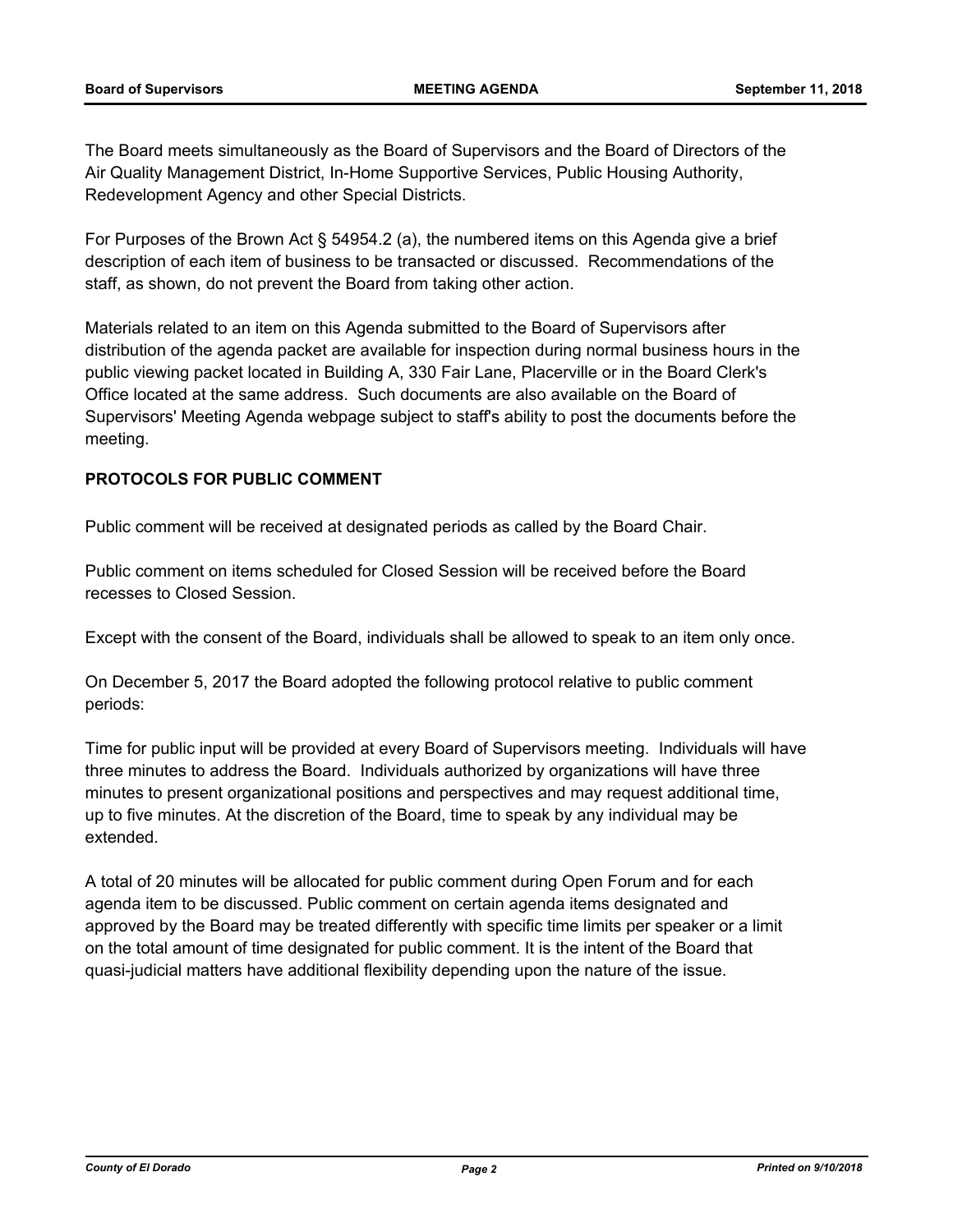Individual Board members may ask clarifying questions but will not engage in substantive dialogue with persons providing input to the Board.

If a person providing input to the Board creates a disruption by refusing to follow Board guidelines, the Chair of the Board may take the following actions.

Step 1. Request the person adhere to Board guidelines. If the person refuses, the Chair may ask the Clerk to turn off the speaker's microphone.

Step 2. If the disruption continues, the Chair may order a recess of the Board meeting.

Step 3. If the disruption continues, the Chair may order the removal of the person from the Board meeting.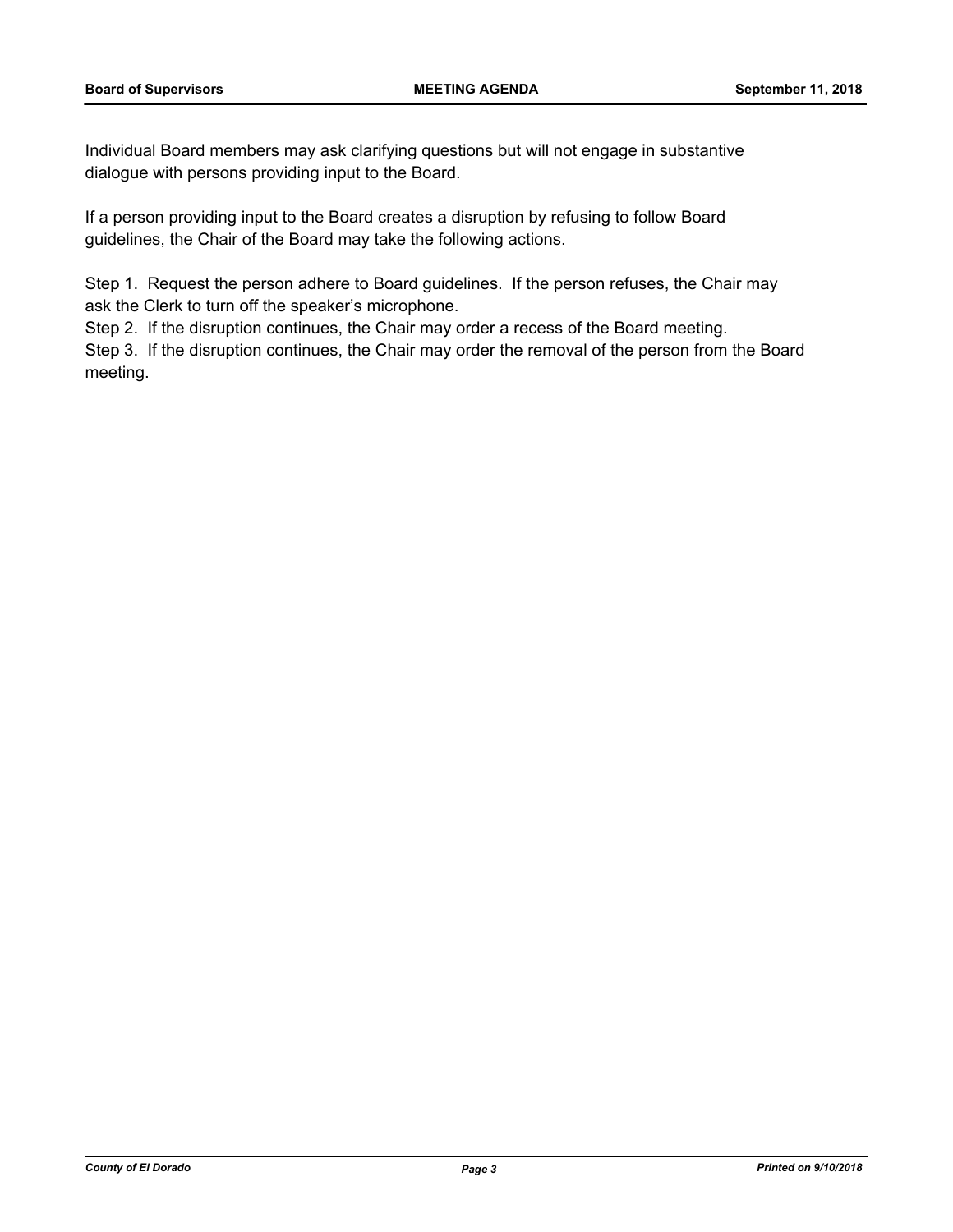## **8:00 A.M. - CALL TO ORDER AND RECESS TO CLOSED SESSION**

## **9:00 A.M. - RECONVENE TO OPEN SESSION AND CLOSED SESSION REPORTS**

## **INVOCATION AND PLEDGE OF ALLEGIANCE TO THE FLAG**

#### **ADOPTION OF THE AGENDA AND APPROVAL OF CONSENT CALENDAR**

The Board may make any necessary additions, deletions or corrections to the agenda including moving items to or from the Consent Calendar and adopt the agenda and the Consent Calendar with one single vote. A Board member may request an item be removed from the Consent Calendar for discussion and separate Board action. At the appropriate time as called by the Board Chair, members of the public may make a comment on matters on the Consent Calendar prior to Board action.

## **OPEN FORUM**

Open Forum is an opportunity for members of the public to address the Board of Supervisors on subject matter that is not on their meeting agenda and within their jurisdiction. Public comments during Open Forum are limited to three minutes per person. Individuals authorized by organizations will have three minutes to present organizational positions and perspectives and may request additional time, up to five minutes. The total amount of time reserved for Open Forum is 20 Minutes.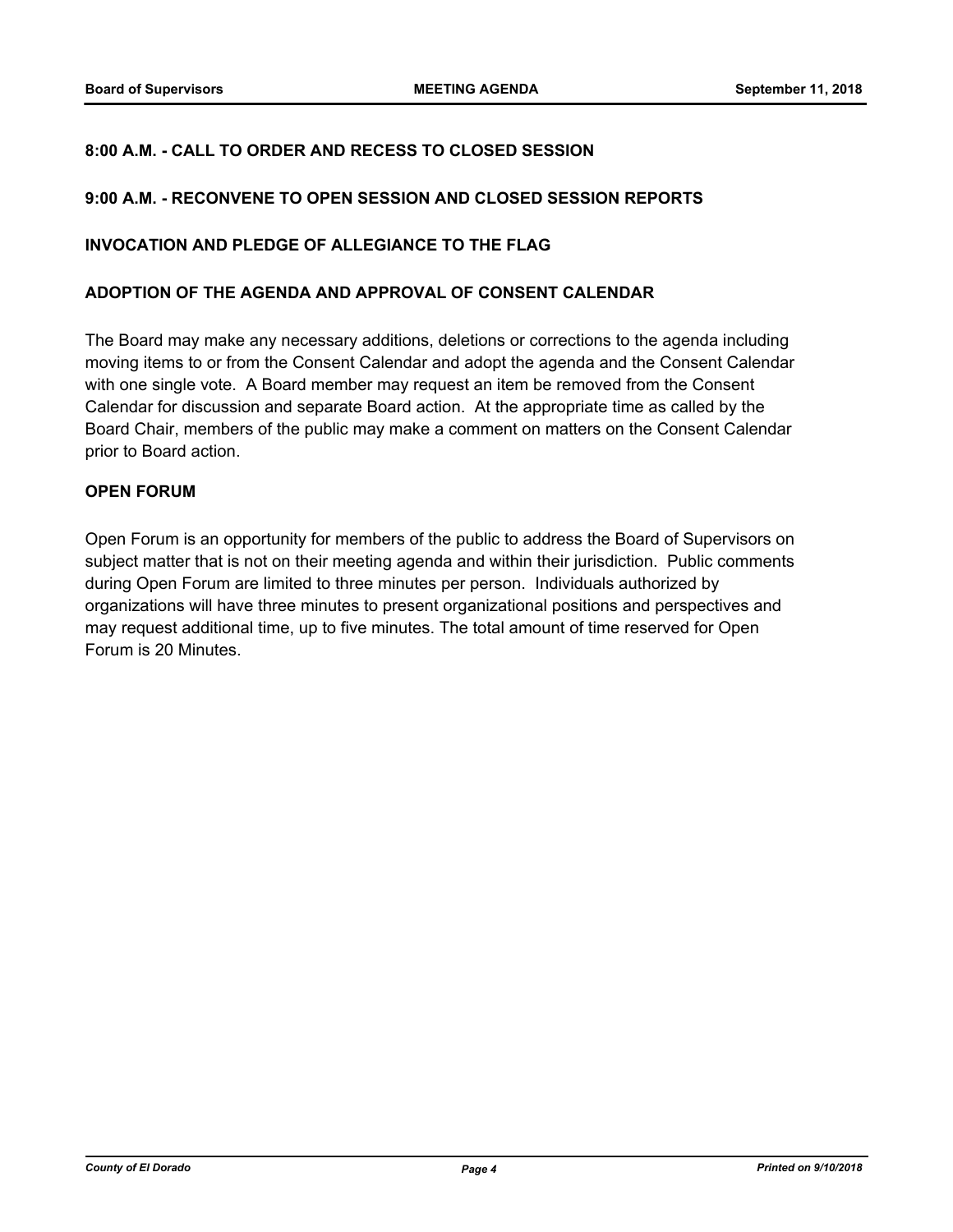## **CONSENT CALENDAR**

**1.** [18-1336](http://eldorado.legistar.com/gateway.aspx?m=l&id=/matter.aspx?key=24687) Clerk of the Board recommending the Board approve the Minutes from the regular meeting of the Board on August 28, 2018.

## **GENERAL GOVERNMENT - CONSENT ITEMS**

**2.** [18-1279](http://eldorado.legistar.com/gateway.aspx?m=l&id=/matter.aspx?key=24630) Vacation Home Rental Ad Hoc Committee, recommending the Board approve the final passage (Second Reading) of Ordinance **5092**  amending Title 5 - County Business License Ordinance of the El Dorado County Ordinance Code, Chapter 5.56 - Vacation Home Rentals in the Lake Tahoe Basin. (Cont. 8/28/18, Item 44)

#### **FUNDING:** N/A

- **3.** [18-1387](http://eldorado.legistar.com/gateway.aspx?m=l&id=/matter.aspx?key=24739) A quorum of the Board may be present at a El Dorado Local Agency Formation Commission (LAFCO) study session regarding the "State of Fire Districts" in El Dorado County on Wednesday, September 26, 2018 at 6:00 P.M.
- **4.** [18-1355](http://eldorado.legistar.com/gateway.aspx?m=l&id=/matter.aspx?key=24707) Chief Administrative Office recommending the Board approve the Final Board of Supervisors Response to the 2017-2018 Grand Jury Final Reports, 17-04: El Dorado County Fire Protection Consolidation, 17-06: How El Dorado County can Navigate the CalPERS Crisis, 17-12: Oversight of Special District Mitigation Fees, and 17-03: El Dorado County Jails Inspection.

## **FUNDING:** N/A

- **5.** [18-1317](http://eldorado.legistar.com/gateway.aspx?m=l&id=/matter.aspx?key=24668) Chief Administrative Office, Procurement and Contracts Division, presenting a list of County surplus property and recommending the Board so declare and authorize disposal of same in accordance with the procedures outlined in the County's Purchasing Ordinance, Chapter 3.12 and Section 3.12.220 thereof.
- **6.** [18-1326](http://eldorado.legistar.com/gateway.aspx?m=l&id=/matter.aspx?key=24677) Chief Administrative Office, Procurement and Contracts Division, presenting items of County surplus property and recommending the Board of Supervisors consider the following:

1) Declare listed items as surplus in accordance with the procedures outlined in the County's Purchasing Ordinance, Chapter 3.12 and Section 3.12.220 thereof; and

2) Authorize the Purchasing Agent to execute an agreement for the sale of the above surplus to the City of Marysville Police Department for use as an Animal Control vehicle.

**FUNDING:** N/A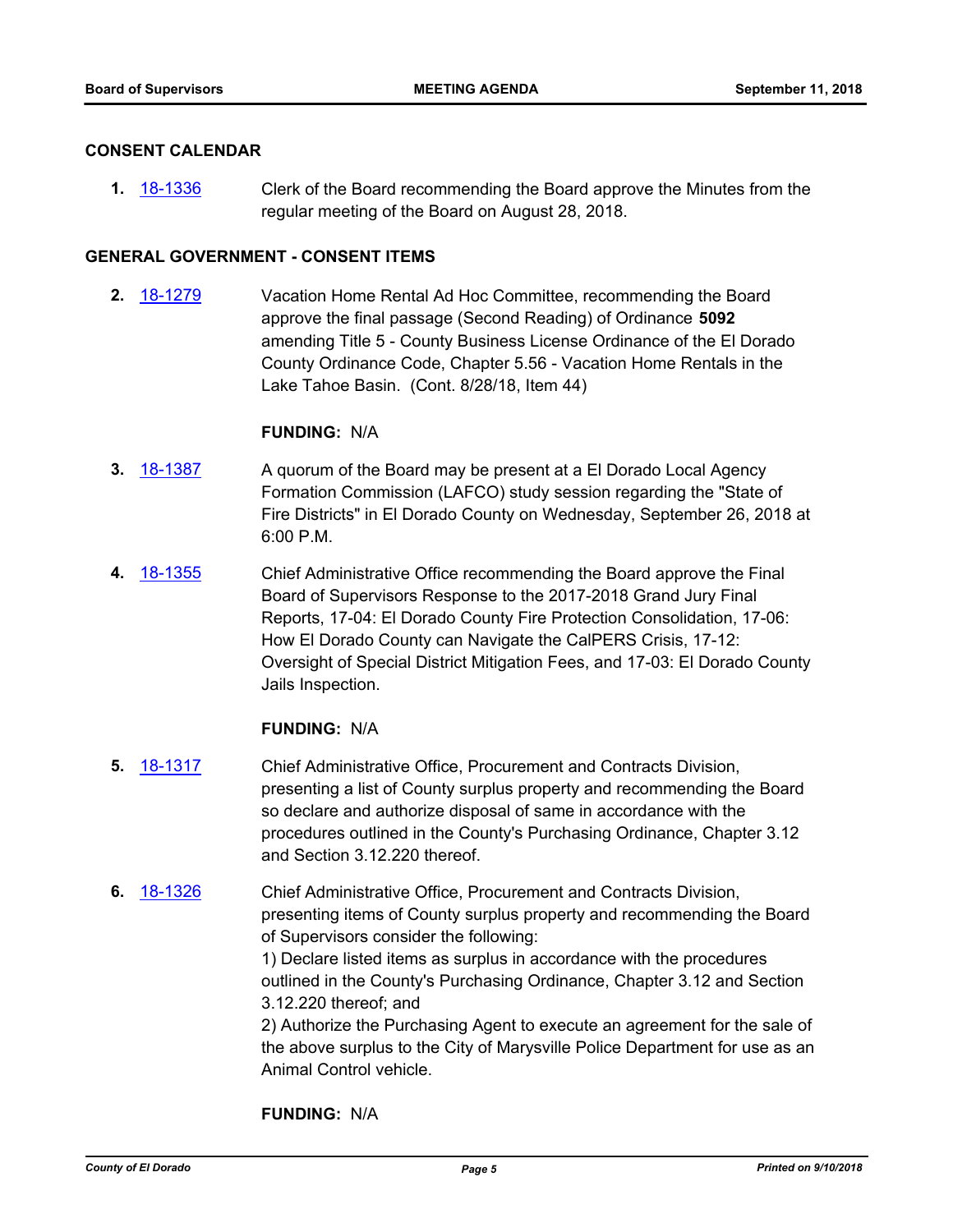**7.** [18-1332](http://eldorado.legistar.com/gateway.aspx?m=l&id=/matter.aspx?key=24683) Chief Administrative Office, Procurement and Contracts on behalf of Community Development Services - Department of Transportation - Fleet Services Unit, recommending the Board approve the following: 1) Dispense with the formal bidding process in accordance with Purchasing Ordinance 3.12.16, Section D; 2) Authorize the Purchasing Agent to utilize the State of California competitively bid Contract 1-18-23-23D for the acquisition of two (2) 2019 Chevrolet Suburban vehicles for the Community Development Services - Department of Transportation - Fleet Services; and 3) Authorize the Purchasing Agent to sign a purchase order to the awarded State vendor, Winner Chevrolet of Elk Grove, CA. in the amount of \$85,824 plus applicable delivery, fees and taxes (estimated at \$6,340) for a one time purchase following Board approval.

**FUNDING:** Fleet Internal Service Fund.

**8.** [18-1283](http://eldorado.legistar.com/gateway.aspx?m=l&id=/matter.aspx?key=24634) Human Resources Department, Risk Management Division, recommending the Board approve and authorize the Chair to sign Resolution **191-2018** approving the position of Director of Human Resources to serve as the Alternate Board Member to the California State Association of Counties - Excess Insurance Authority.

#### **FUNDING**: N/A

**9.** [18-1340](http://eldorado.legistar.com/gateway.aspx?m=l&id=/matter.aspx?key=24691) Human Resources Department recommending the Board approve and adopt the following: 1) Revised class specifications for the Chief Administrative Office: Buyer I/II and Sr. Buyer; and

> 2) Revised County-wide class specifications: Administrative Technician and Fiscal Technician.

#### **FUNDING:** N/A

#### **10.** [18-1363](http://eldorado.legistar.com/gateway.aspx?m=l&id=/matter.aspx?key=24715) Human Resources Department recommending the Board:

1) Adopt and authorize the Chair to sign Resolution **190-2018** approving the negotiated Memorandum of Understanding (MOU) between the County of El Dorado and the El Dorado County Criminal Attorneys' Association representing the Criminal Attorney Bargaining Unit; 2) Authorize the Chair to sign said MOU, noting the MOU will be effective the first full pay period following Association ratification and Board

adoption of the MOU; and

3) Direct Human Resources and the Auditor-Controller's Office to administer and implement the MOU provisions.

**FUNDING:** General Fund.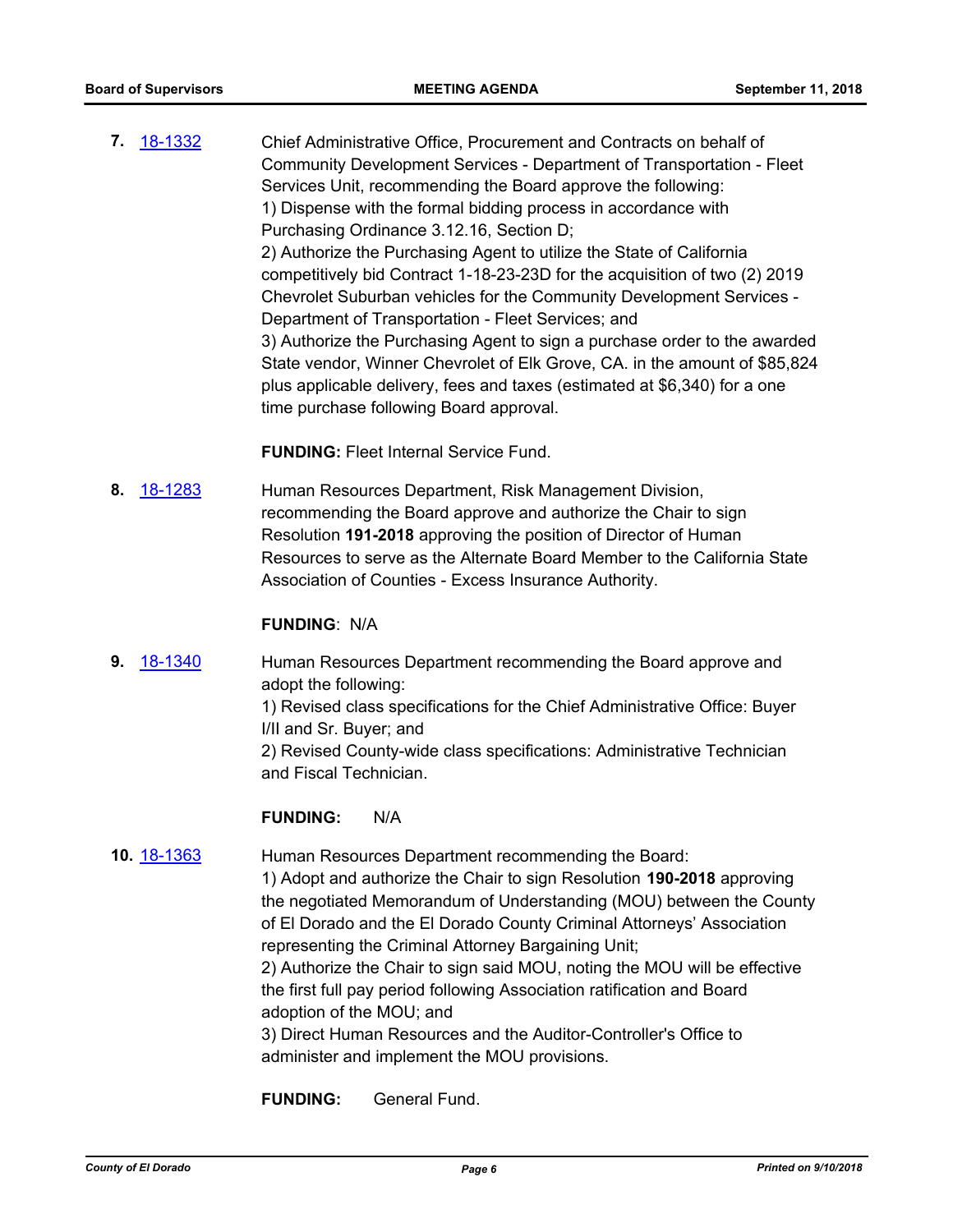**11.** [18-1362](http://eldorado.legistar.com/gateway.aspx?m=l&id=/matter.aspx?key=24714) Human Resources recommending the Board approve and authorize the Chair to sign Resolution **192-2018** adopting the County's Salary Schedule to:

1) Comply with the California Public Employees' Retirement System reporting requirements; and

2) Comply with Government Code sections 20636 and 7522.34(a) as well as California Code of Regulations 570.5.

## **FUNDING:** N/A

**12.** [18-1268](http://eldorado.legistar.com/gateway.aspx?m=l&id=/matter.aspx?key=24619) Recorder-Clerk recommending the Board approve and authorize the continued use of perpetual agreement for services 129 (061-S0311) with SouthTech Systems, for auto indexing, eRecording and electronic lien software licenses and associated support, and redaction OCR counts for Fiscal Year 2018-19, thereby allowing payment of associated expected invoices estimated at \$19,600.

## **The Recorder-Clerk is recommending this matter be continued to September 25, 2018.**

**FUNDING:** Recorder-Clerk Special Revenue Funds.

- **13.** [18-1370](http://eldorado.legistar.com/gateway.aspx?m=l&id=/matter.aspx?key=24722) Supervisor Frentzen and Supervisor Veerkamp recommending the Board direct the Chief Administrative Officer, in collaboration with the Sheriff's Office and Health & Human Services Agency, provide a detailed report to the Board of Supervisors identifying all revenues and expenditures relative to the County's emergency response system, and report back to the Board in 60 days.
- **14.** [16-0305](http://eldorado.legistar.com/gateway.aspx?m=l&id=/matter.aspx?key=20961) Supervisor Ranalli recommending the Board find that a state of emergency continues to exist in El Dorado County as a result of unprecedented tree mortality due to drought conditions and related bark beetle infestations. (Cont. 8/28/18, Item 16)
- **15.** [18-1203](http://eldorado.legistar.com/gateway.aspx?m=l&id=/matter.aspx?key=24554) Supervisor Ranalli recommending the Board adopt a Proclamation recognizing September 11, 2018, as "Lest We Forget Day" to remember the victims of September 11, 2001, and to honor and thank our local firefighters, law enforcement personnel, emergency rescue workers, military servicemen and women, and the volunteers in these fields who work diligently to ensure that we may live our lives in safety and freedom.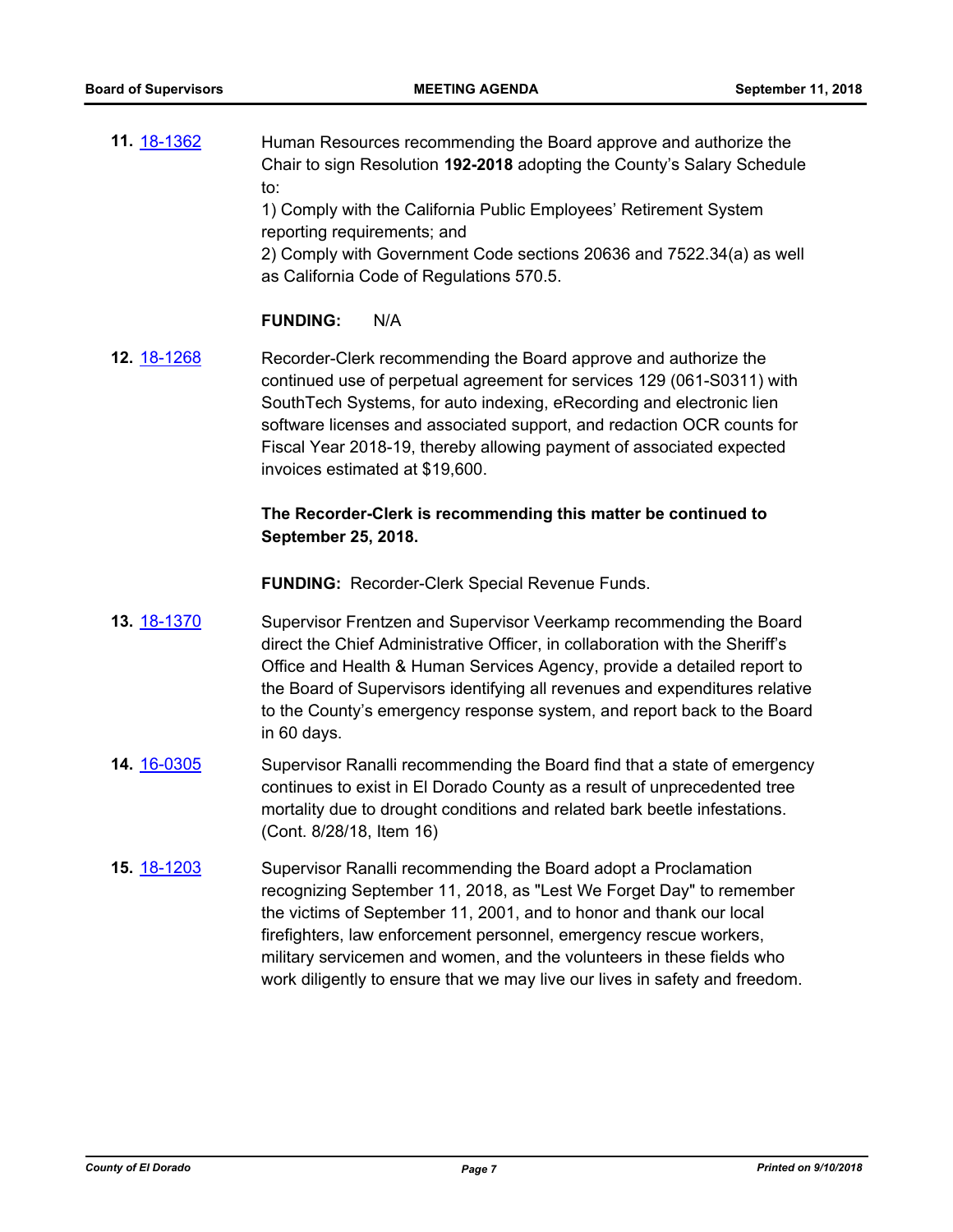## **HEALTH AND HUMAN SERVICES - CONSENT ITEMS**

**16.** [18-1217](http://eldorado.legistar.com/gateway.aspx?m=l&id=/matter.aspx?key=24568) Chief Administrative Office, Facilities Division in conjunction with Health and Human Services Agency, recommending the Board: 1) Approve and authorize the Chair to sign Amendment I to Lease Agreement 619 (325-L1511) with Wesley L. & Gertrude B. Wilkinson Revocable Trust, Barry J. Wilkinson Revocable Family Trust, Jane C. Wilkinson Trust, and Cindy W. Seip Separate Property Trust for the property located at 3047 Briw Road Placerville, allowing for the provision of constructing building improvements requested by Lessee, and increase the maximum contractual obligation by \$20,000, therefore increasing the total contractual obligation to \$1,042,131.68; and 2) Authorize the Purchasing Agent, or designee, to execute further documents relating to Lease Agreement 619 (325-L1511), including amendments which do not increase the maximum dollar amount or term of the Lease, and contingent upon approval by County Counsel and Risk Management.

> **FUNDING:** State and Federal funds with County match met primarily from Realignment funds.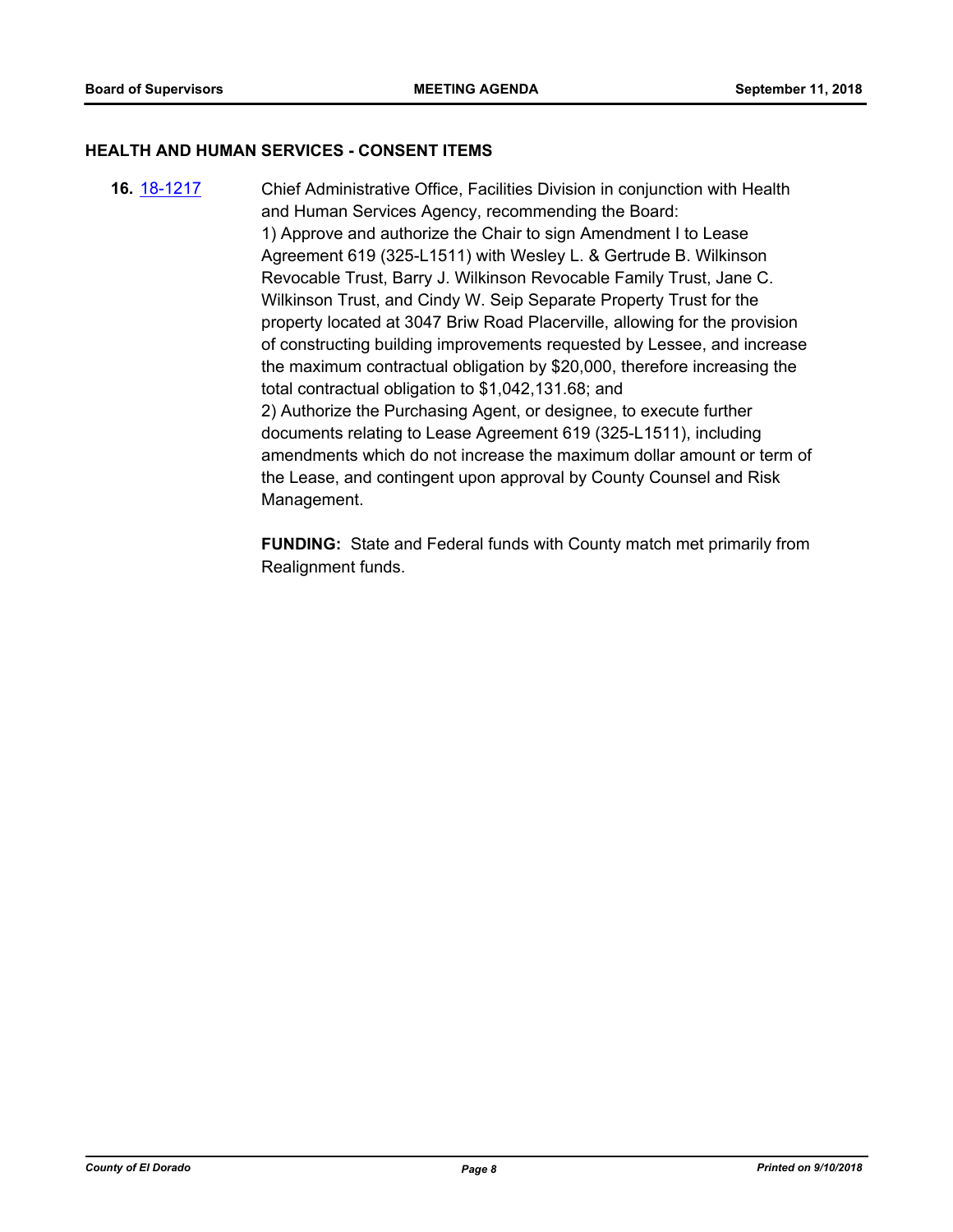#### **LAND USE AND DEVELOPMENT - CONSENT ITEMS**

**17.** [18-1274](http://eldorado.legistar.com/gateway.aspx?m=l&id=/matter.aspx?key=24625) El Dorado County Air Quality Management District (AQMD) recommending the Board, acting as the AQMD Board of Directors, approve and authorize the Air Pollution Control Officer to sign Agreement 3300 (MOU E2018011), a three-year agreement with Sacramento Metropolitan Air Quality Management District to support the regional Spare the Air Campaign, for a total not-to-exceed amount of \$15,683.22.

**FUNDING:** Motor vehicle registration fees.

**18.** [18-1277](http://eldorado.legistar.com/gateway.aspx?m=l&id=/matter.aspx?key=24628) El Dorado County Air Quality Management District (AQMD) recommending the Board, acting as the AQMD Board of Directors: 1) Award the following school bus projects: a) Lake Tahoe Unified School District for \$663,326.00; b) Buckeye Union School District for \$419,999.22; c) Gold Trail Unified School District for \$279,999.48; d) Mother Lode Union School District for \$165,333.78; e) Placerville Union School District for \$140,000.00; and

2) Authorize the Air Pollution Control Officer to execute agreements, related documents and any amendments to the funding agreements, contingent upon approval by County Counsel and Risk Management, which do not increase the funding amounts in excess of the awards.

**FUNDING**: AQMD AB923 special revenue fund and the Carl Moyer Memorial Air Quality Standards Attainment Program ("Moyer") special revenue fund. (No Federal Funding)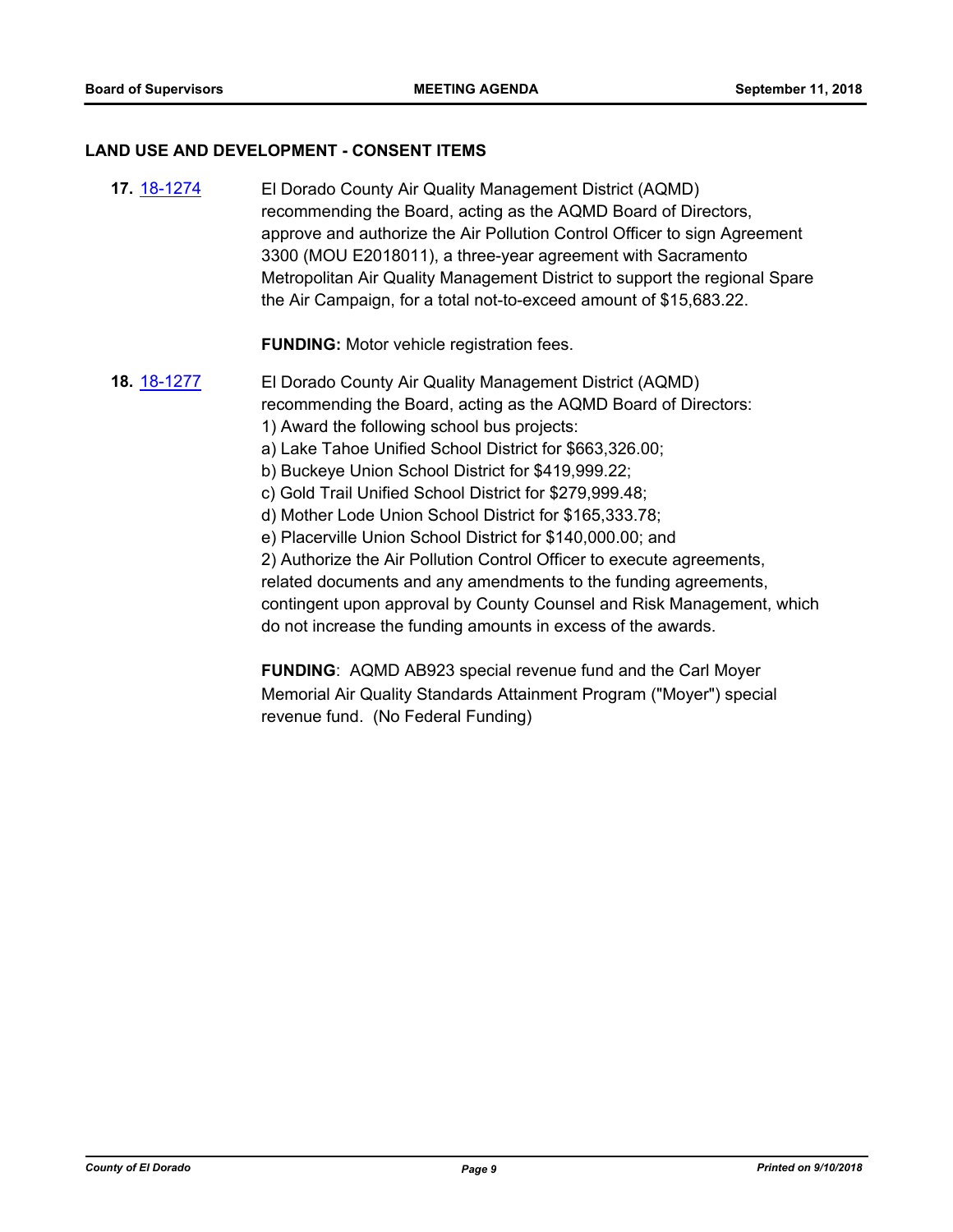**19.** [18-1350](http://eldorado.legistar.com/gateway.aspx?m=l&id=/matter.aspx?key=24701) Community Development Services, Administration and Finance Division, recommending the Board take the following actions pertaining to the Taxiway Edge Lights Project at the Placerville Airport, Contract 3204, PW 17-31163, Project 93130 / 35401003: 1) Waive one minor bid irregularity and award the Construction Contract to KOBO Utility Construction Corp., the lowest responsive, responsible bidder, in the amount of \$496,055; 2) Approve and authorize the Chair to sign the Construction Contract, subject to review and approval by County Counsel and Risk Management; 3) Authorize the Chief Administrative Officer or his designee to sign an Escrow Agreement, if requested by the Contractor and in accordance with Public Contract Code Section 22300, for the purpose of holding Contract retention funds; 4) Provide grant award acceptance and approval of Federal Aviation Administration Grant Agreement 3-06-0188-019-2018 and Terms and Conditions of Accepting Airport Improvement Program Grants in an amount of \$545,456.00 from the United States Department of Transportation, Federal Aviation Administration, and authorize the Chief Administrative Officer or his designee to execute all associated documents (P&C 348-F1811), subject to review and approval by County Counsel; and 5) Provide grant award acceptance and approval for a State of California, Department of Transportation, Aeronautics Division Airport Improvement Program Matching Grant in an amount of \$27,272.00, if successful, and authorize the Chief Administrative Officer or his designee to execute all associated documents (P&C 349-F1811), subject to review and approval by County Counsel. **FUNDING:** Federal Aviation Administration Grant Funds (90%) and Accumulated Capital Outlay Fund (10%). (Federal Funds) **20.** [18-1248](http://eldorado.legistar.com/gateway.aspx?m=l&id=/matter.aspx?key=24599) Community Development Services, Department of Transportation,

recommending the Board authorize the Chair to sign Agreement X18-6157(064) between the El Dorado County Transportation Commission and El Dorado County Department of Transportation in the amount of \$504,013 for Fiscal Year 2017/2018 Surface Transportation Block Grant Program Exchange Funds.

**FUNDING:** Surface Transportation Block Grant Program Exchange Funds (X18-6157(064)).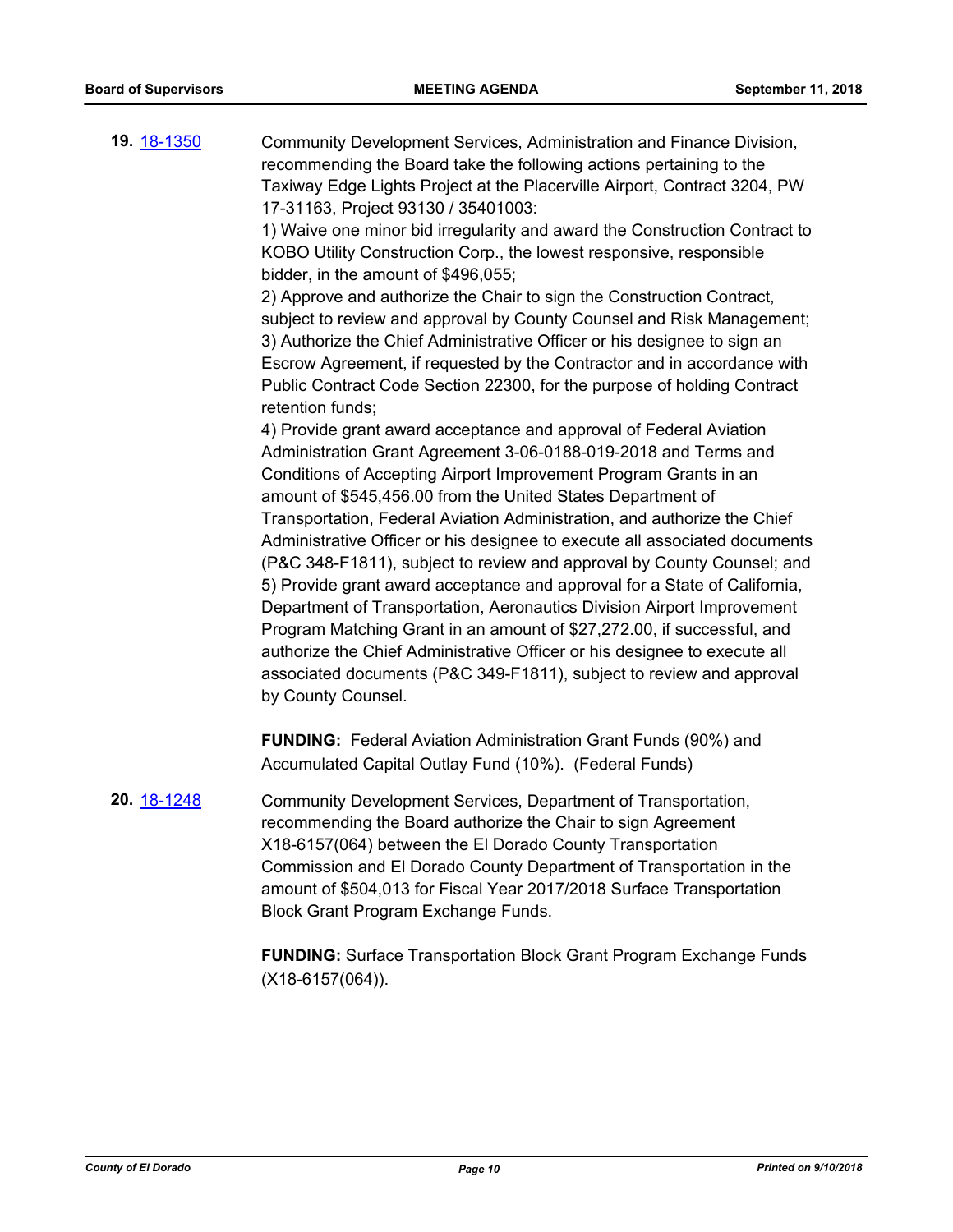**21.** [18-1204](http://eldorado.legistar.com/gateway.aspx?m=l&id=/matter.aspx?key=24555) Community Development Services, Planning and Building Department, Housing, Community and Economic Development Programs recommending the Board:

> 1) Approve the recapture, in the amount of approximately \$5,400, of Traffic Impact Mitigation (TIM) Fee Offset on sale of deed restricted secondary dwelling unit pursuant to Whitworth TIM Fee Offset Agreement and Notice of Potential Recapture of TIM fee on sale or conversion of deed restricted unit, recorded on January 16, 2009. This approval is specifically limited to participant Christine Whitworth; and

> 2) Authorize the Chief Administrative Officer, or designee, to execute documents necessary to effect the recapture of TIM Fee for Whitworth TIM Fee Offset Agreement.

**FUNDING:** Traffic Impact Mitigation Fee Offset Program.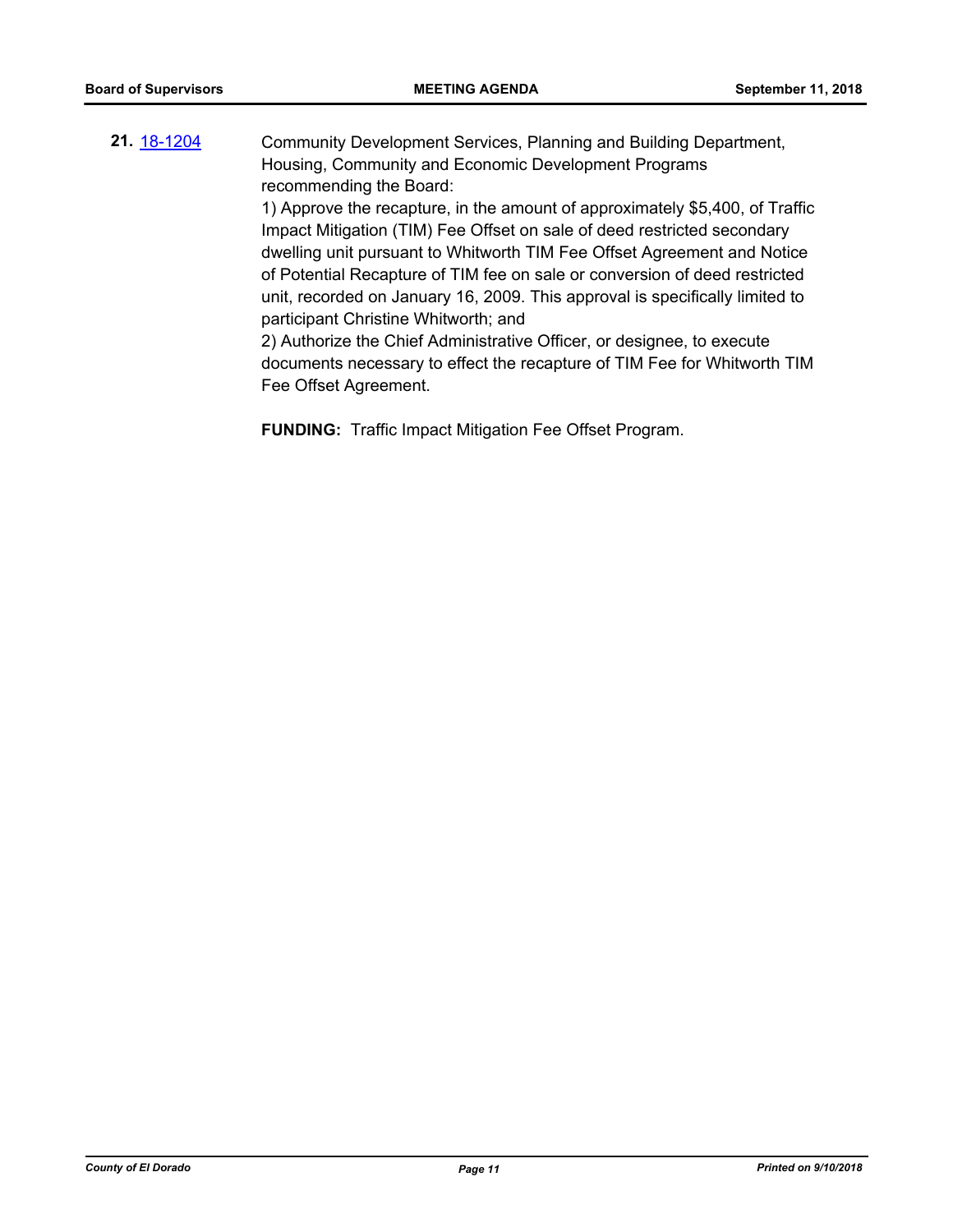#### **LAW AND JUSTICE - CONSENT ITEMS**

**22.** [18-1192](http://eldorado.legistar.com/gateway.aspx?m=l&id=/matter.aspx?key=24543) District Attorney recommending the Board: 1) Approve and authorize the District Attorney to accept and execute Grant Agreement DI19001 in the amount of \$200,978 with the California Office of Traffic Safety, Alcohol and Drug Impaired Driver Vertical Prosecution Program, for the prosecution of alcohol and drug impaired driving cases for the period of October 1, 2018 through September 30, 2019; and 2) Delegate authority to the District Attorney to execute any contract amendments or extensions which do not increase net county cost, contingent upon approval by County Counsel and Risk Management.

> **FUNDING:** California Office of Traffic Safety Alcohol and Drug Impaired Driver Vertical Prosecution Program Grant Funding.

**23.** [18-1282](http://eldorado.legistar.com/gateway.aspx?m=l&id=/matter.aspx?key=24633) Probation Department recommending the Board consider the following: 1) Approve and authorize the Chair to sign Amendment II to Agreement No.122-S1611 (FENIX 245) with Core Correctional Solutions, LLC, for training services related to evidence based programs, to amend the compensation for services section to adopt a revised Exhibit A with no change to the total maximum compensation of \$200,000 for the three-year term of the agreement; and 2) Authorize the Purchasing Agent, or designee, to execute further documents relating to Agreement 600-S1211 including future amendments

which do not increase the maximum dollar amount or term of the agreement, and contingent upon approval by County Counsel and Risk Management.

**FUNDING:** AB109 and Juvenile Re-Entry.

**24.** [18-1318](http://eldorado.legistar.com/gateway.aspx?m=l&id=/matter.aspx?key=24669) Sheriff's Office and District Attorney's Office recommending the Board approve and authorize the Chair to electronically sign the Fiscal Year 2017/18 Equitable Sharing Agreement and Certification for Federal Asset Forfeiture with the United States Department of Justice and United States Department of the Treasury.

**FUNDING:** Equitable Sharing (Asset Forfeiture).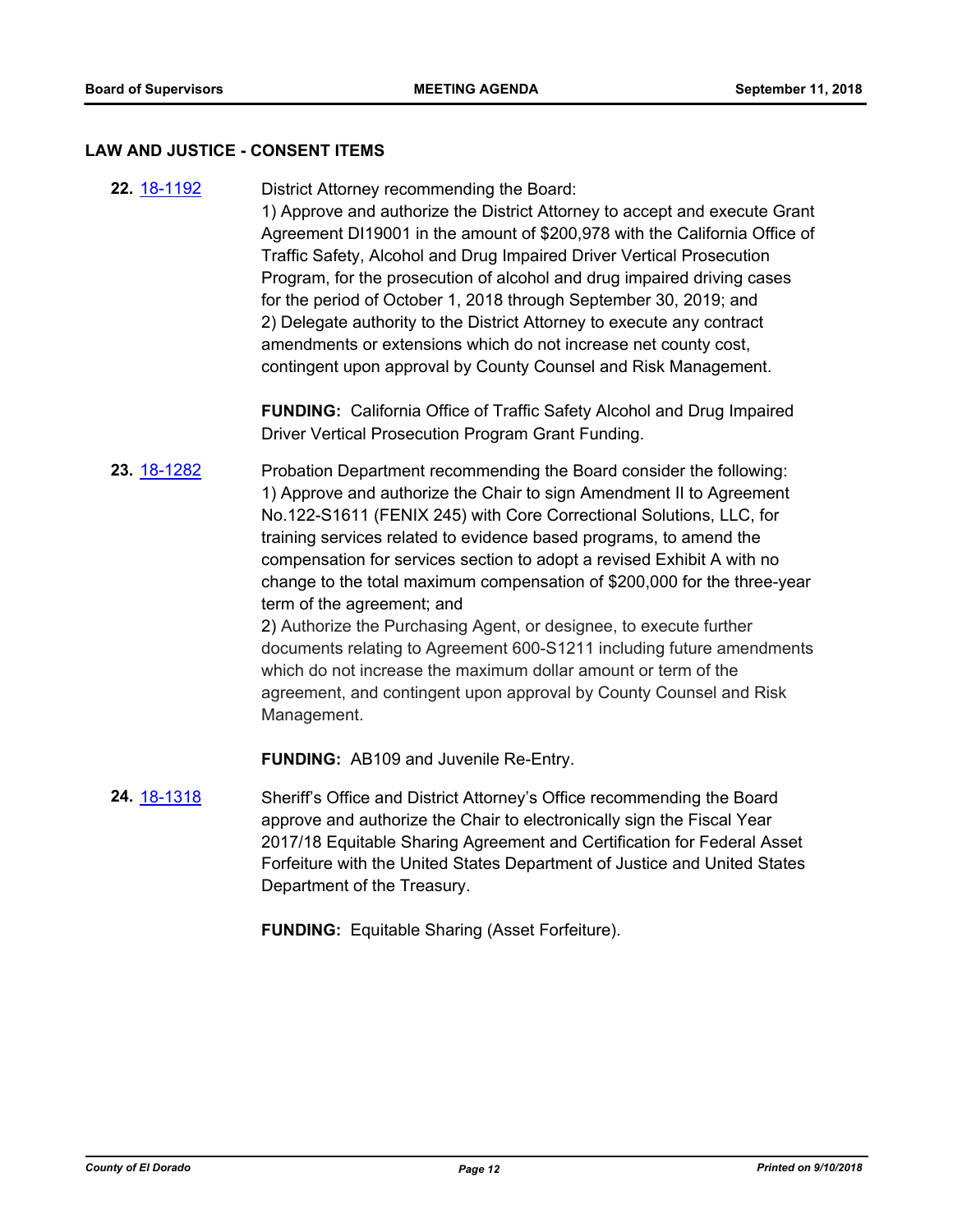**25.** [18-1284](http://eldorado.legistar.com/gateway.aspx?m=l&id=/matter.aspx?key=24635) Sheriff's Office recommending the Board approve and authorize the continuation of the following perpetual agreements: 1) Trans Union LLC, Agreement 874-S0910 (FENIX 1025), through October 31, 2019, with no additional funding needed; and 2) Global Tower Assets III, LLC, Agreement 356-O0010 (FENIX 669), through October 31, 2019, with an annual rental increase of 3% and utility charges which result in a total estimated cost of \$7,000.

#### **FUNDING:** General Fund.

**26.** [18-1243](http://eldorado.legistar.com/gateway.aspx?m=l&id=/matter.aspx?key=24594) Sheriff's Office recommending the Board consider the following: 1) Approve the Final Passage (Second Reading) of Ordinance **5091** to amend Title 5 - Business Taxes, Licenses and Regulations, Chapter 5.44 Emergency Alarm Systems amending Section 5.44.020.- Definitions, 5.44.040.- Permit required, 5.44.050.- Same-Application, 5.44.060.- Same-Fees, 5.44.061.- Same - Exemption from Fees, 5.44.070.- Same-Issuance, 5.44.080.- Same-Expiration, 5.44.090.- Same-Renewal Fees, 5.44.100.- Same -Transferability, Section 5.44.140. - False Alarms, 5.11.170.- Penalty for violation, and 2) Approve the addition of the following Sections to Ordinance Title 5 - Business Taxes, Licenses and Regulations, Chapter 5.44 Emergency Alarm Systems, Section 5.44.180 Request for Reconsideration and Appeals, Section 5.44.190 Miscellaneous. (Cont. 8/28/18, Item 42)

**FUNDING:** Departmental Fee Revenue.

**27.** [18-1319](http://eldorado.legistar.com/gateway.aspx?m=l&id=/matter.aspx?key=24670) Sheriff's Office recommending the Board approve and authorize the Chair to sign a universal Governing Body Resolution **189-2018** for federal Department of Homeland Security grants sub-granted through the California Governor's Office of Emergency Services (CalOES).

**FUNDING:** Federal Grant Funds.

**28.** [18-1320](http://eldorado.legistar.com/gateway.aspx?m=l&id=/matter.aspx?key=24671) Chief Administrative Office, District Attorney (DA) and Sheriff's Office notifying the Board and making available for review and public comment the County's submission of the Edward Byrne Memorial Justice Assistance Grant Program Fiscal Year 2018 application for funding of \$19,513 for training and the purchase of a laptop for the Sheriff's Office and training and purchase of body armor and firearms for the DA's office.

**FUNDING:** Justice Assistance Grant Program.

#### **END CONSENT CALENDAR**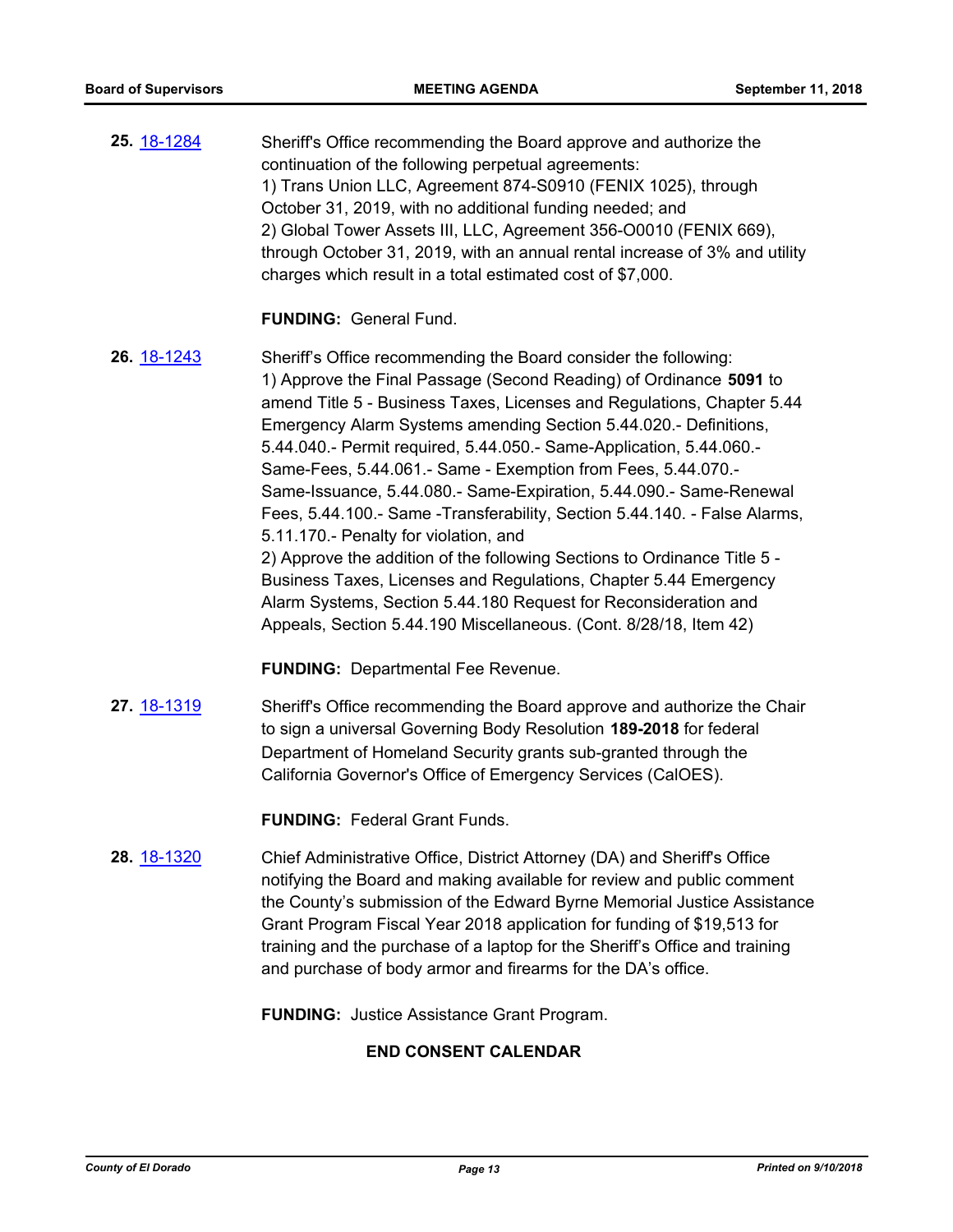## **DEPARTMENT MATTERS (Items in this category may be called at any time)**

**29.** [18-0937](http://eldorado.legistar.com/gateway.aspx?m=l&id=/matter.aspx?key=24285) Community Corrections Partnership Executive Committee recommending the Board consider the following: 1) Review and accept the recommended Community Corrections (AB109) Public Safety Realignment Budget and related Implementation Plan for Fiscal Year 2018-19, in the amount of \$5,708,764; and 2) Review and approve the recommended distributions from the Board of State and Community Corrections Planning and Training Grant Programs, referred to as the "Community Corrections Planning and Implementation Budget for Fiscal Year 2018-19," in the amount of \$170,000.

A 4/5 vote would be required to not approve the budget as recommended by the CCP. (Est. Time: 30 Min.)

**FUNDING:** California State Budget Fiscal Year 2018-19, Community Corrections Subaccount within the Law Enforcement Services Account in the Local Revenue Fund 2011 and Budget Act of 2017.

**30.** [18-1197](http://eldorado.legistar.com/gateway.aspx?m=l&id=/matter.aspx?key=24548) Community Development Services, Planning and Building Department, recommending the Board approve the use of \$63,250 of Oak Woodland Conservation Funds to help acquire 1,018 acres of land for the protection and preservation of riparian and woodland habitat, that includes native fisheries and oak woodlands, and to provide for the potential future wildlife oriented public use opportunities on land fronting the Cosumnes River, to be owned and managed in the future by the California Department of Fish and Wildlife. Assessor's Parcel Numbers 091-030-12, 091-030-23, 091-030-24, 091-030-28, 091-030-29, 091-030-30, 091-030-33, 091-030-39, 091-030-40, 091-030-41, and 091-030-58 (El Dorado Ranch Phase 3) located in the southwest portion of the County approximately 6.5 miles south of El Dorado on the west side of Hwy 49 and approximately two miles north of the Cosumnes River. (Cont. 8/28/2018, Item 31) (Est. Time: 10 Min.)

**FUNDING:** Funding will be from the Oak Woodland Conservation Fund.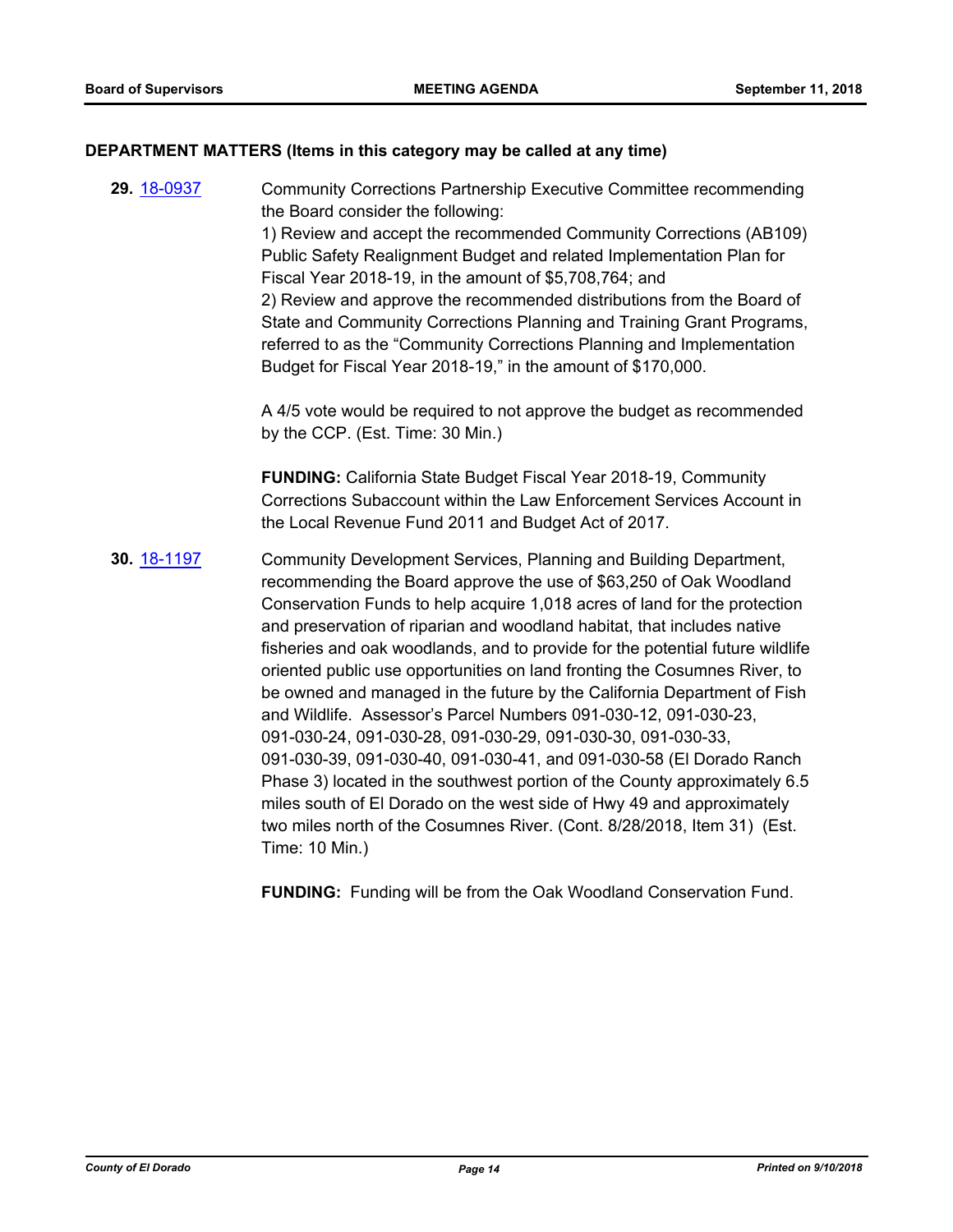| 31. 18-1328 | Information Technologies Department recommending the Board:<br>1) Authorize the Purchasing Agent to issue Purchase Contract 3301 to<br>PCMG, Inc., our Microsoft reseller, for the 3-year Enterprise Agreement for<br>Microsoft licensing under competitively bid participating agreement #<br>RIVCO-20800-015-12/19 and County of Riverside Master Enterprise<br>Agreement 01E73970, in the amount of \$1,257,138.06 with an effective<br>date retroactive to September 1, 2018 and with a termination date of<br>August 31, 2021;<br>2) Waive formal bid requirements in accordance with Purchasing<br>Ordinance 3.12.160, exemptions from competitive process, Section D;<br>and<br>3) Authorize the Purchasing Agent to increase Purchase Contract 3301<br>with PCMG as needed during the contract period provided there are<br>sufficient funds in the Department's budget. (Est. Time: 5 Min.)<br><b>FUNDING:</b> General Fund with partial cost recovery from A-87 Cost |
|-------------|--------------------------------------------------------------------------------------------------------------------------------------------------------------------------------------------------------------------------------------------------------------------------------------------------------------------------------------------------------------------------------------------------------------------------------------------------------------------------------------------------------------------------------------------------------------------------------------------------------------------------------------------------------------------------------------------------------------------------------------------------------------------------------------------------------------------------------------------------------------------------------------------------------------------------------------------------------------------------------|
|             | Allocation Plan charges to Non-General Fund Departments.                                                                                                                                                                                                                                                                                                                                                                                                                                                                                                                                                                                                                                                                                                                                                                                                                                                                                                                       |
| 32. 18-1116 | District Attorney recommending the Board approve and authorize the<br>Purchasing Agent to execute Agreement for Services 3220 (with an<br>effective date retroactive to May 1, 2018), with Capitol Tech Solutions for<br>the provision of website hosting and support in the not-to-exceed amount of<br>\$10,800 for the period of May 1, 2018 through April 30, 2021. (Est. Time:<br>5 Min.)                                                                                                                                                                                                                                                                                                                                                                                                                                                                                                                                                                                  |
|             | <b>FUNDING: General Fund.</b>                                                                                                                                                                                                                                                                                                                                                                                                                                                                                                                                                                                                                                                                                                                                                                                                                                                                                                                                                  |
| 33. 18-1356 | FENIX Executive Committee and Project Management recommending the<br>Board receive and file a status update on implementation of the Enterprise                                                                                                                                                                                                                                                                                                                                                                                                                                                                                                                                                                                                                                                                                                                                                                                                                                |

**34.** [18-1388](http://eldorado.legistar.com/gateway.aspx?m=l&id=/matter.aspx?key=24740) Assessor, Auditor-Controller and Treasurer/Tax Collector recommending the Board receive and file an update relative to the implementation of the Megabyte Property Tax System. (Est. Time: 10 Min.)

Resource Program. (Est. Time: 10 Min.)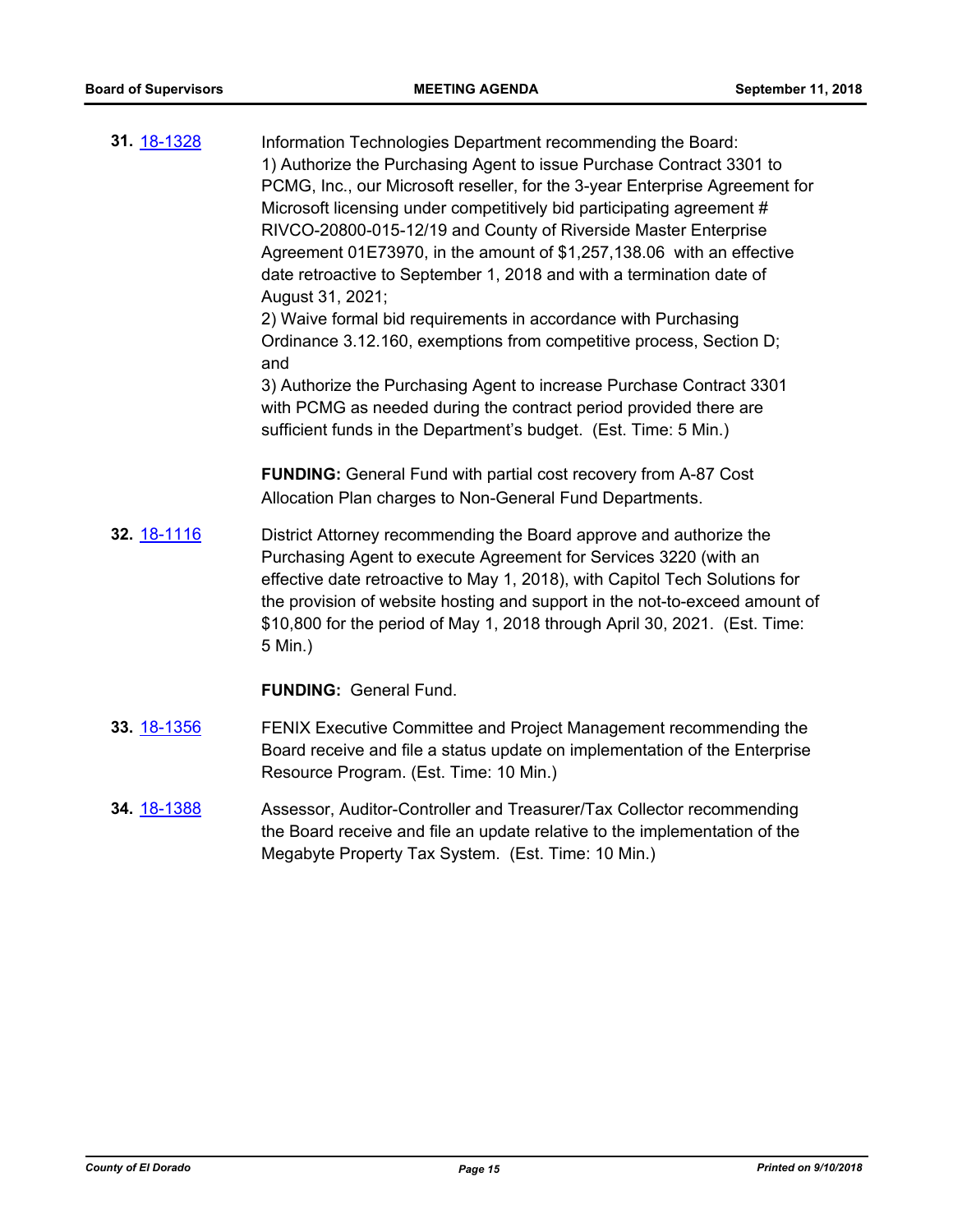#### **10:30 A.M. - TIME ALLOCATION**

**35.** [18-1228](http://eldorado.legistar.com/gateway.aspx?m=l&id=/matter.aspx?key=24579) Chief Administrative Office, Facilities Division, recommending the Board: 1) Receive a presentation regarding the results of a feasibility analysis for solar options at the new Public Safety Facility; 2) Authorize the Purchasing Agent to sign Amendment III to Agreement for

Services 317-S1810 (2704) with TerraVerde Energy, LLC to increase compensation by \$95,950 and extend the term an additional two years to provide services concerning the solicitation of solar photovoltaic and energy storage installation proposals as related to the Public Safety Facility Project; and

3) Make findings pursuant to Article II, Section 210b(6) of the El Dorado County Charter that the ongoing aggregate of work to be performed is not sufficient to warrant the addition of permanent staff. (Est. Time: 30 Min.)

**FUNDING:** Accumulated Capital Outlay Fund.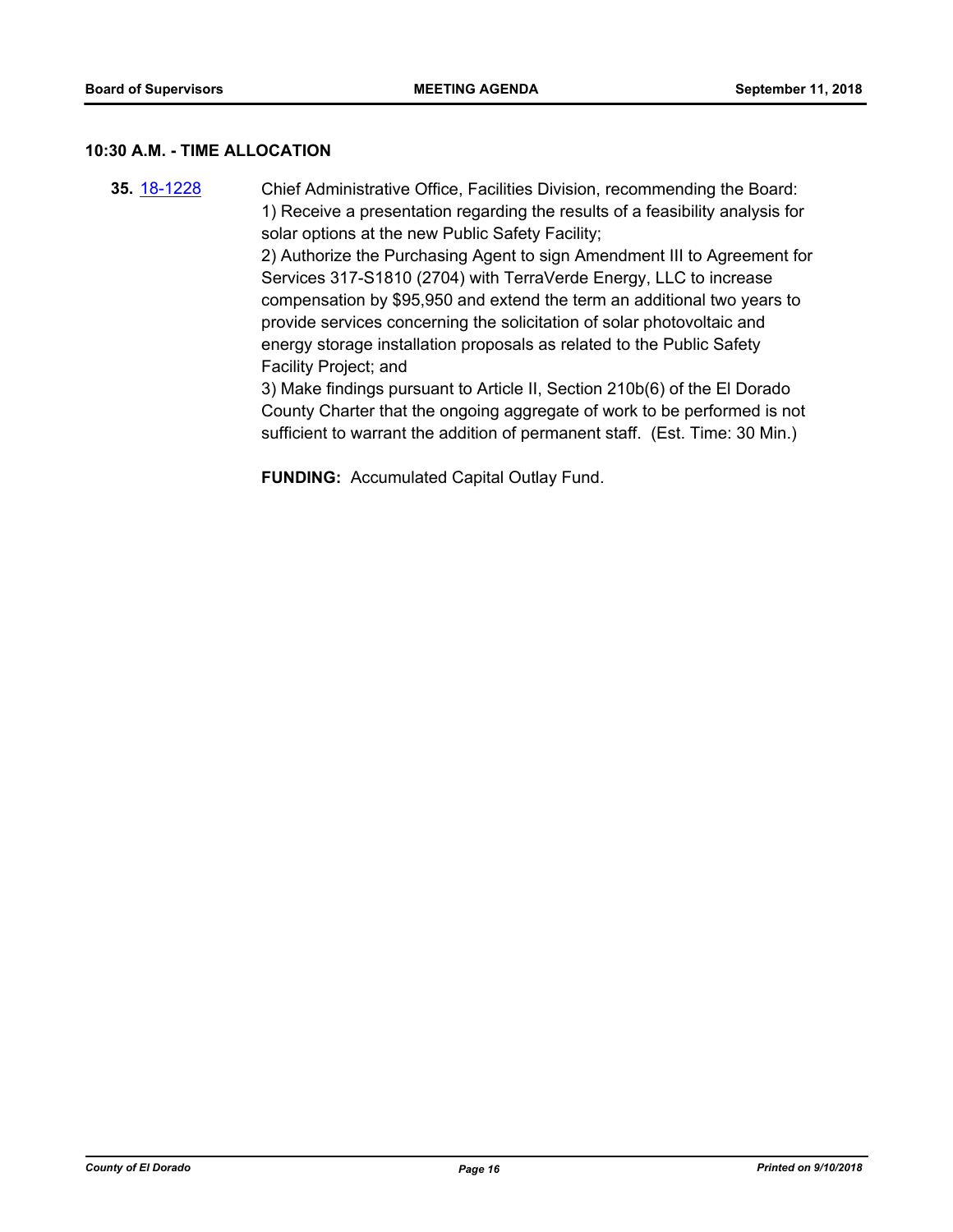## **11:00 A.M. - TIME ALLOCATION**

**36.** [18-1244](http://eldorado.legistar.com/gateway.aspx?m=l&id=/matter.aspx?key=24595) HEARING - Community Development Services, Department of Transportation, recommending the Board conduct a Hearing to consider adoption of Resolution of Necessity **188-2018** related to the Silver Springs Parkway to Bass Lake Road (south segment) Project CIP 76108 (Project) authorizing the commencement of eminent domain proceedings to acquire portions of Assessor Parcel Number 115-030-04, owned by: John Nojan Khoshcar, a married man as his sole and separate property, and finding that:

> 1) The public interest and necessity require the proposed Project; 2) The Project is planned or located in the manner that will be most compatible with the greatest public good and the least private injury; 3) The Property sought to be acquired is necessary for the Project; 4) The Offer required by Section 7267.2 of the Government Code has been made to the owner(s) of record, unless the owner(s) could not be located with reasonable diligence; and

> 5) Authorizing outside Counsel, Meyers Nave, with cooperation as needed from County Counsel, to proceed with the necessary steps to acquire the required property.

> Note: A 4/5 vote of the Board is required to adopt the Resolution of Necessity. This Resolution of Necessity and the following eminent domain action is required because negotiations with the property owners are at an impasse. (Est. Time: 20 Min.)

**FUNDING:** This Project is funded by Developer Advanced TIM fees, TIM Zones 1-7 fees, Developer Funds, SCIP Funds and Road Funds/Discretionary Funds.

## **37.** [18-1372](http://eldorado.legistar.com/gateway.aspx?m=l&id=/matter.aspx?key=24724) Supervisor Ranalli recommending Board:

1) Receive presentation provided by representatives of the Sheriff's Office of Emergency Services, El Dorado County Health and Human Services Emergency Preparedness and Response, and Animal Services on their efforts to educate the residents of El Dorado County on the importance of individuals, households, and each community taking steps to be prepared for a disaster or emergency, and the role of these County programs in responding to local emergencies and disasters; and 2) Adopt and authorize the Chair to sign a Proclamation recognizing September 2018 as National Disaster Preparedness Month. (Est. Time:

30 Min.)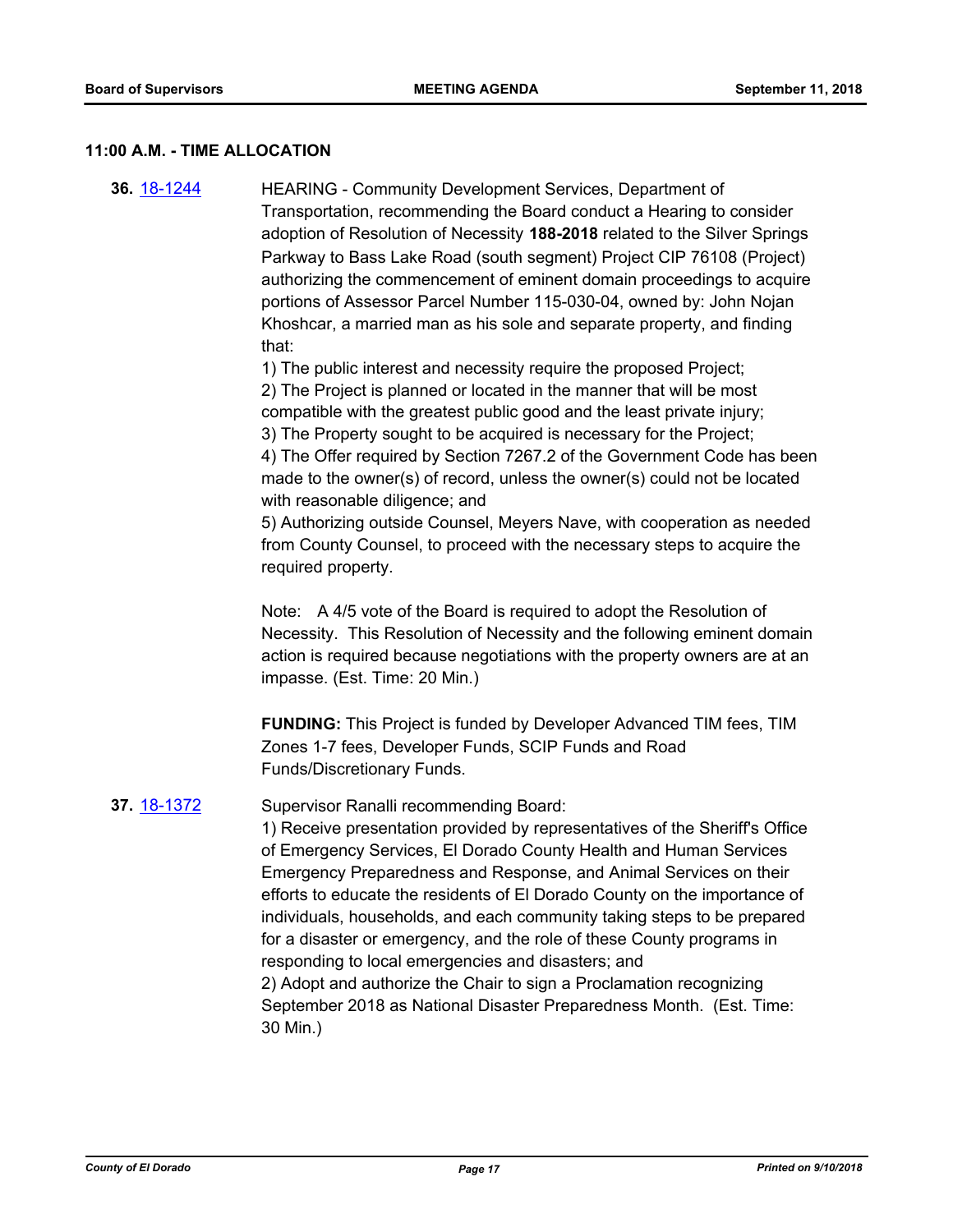## **2:00 P.M. - TIME ALLOCATION**

| 38. 18-1295 | HEARING - To consider a request submitted by Bruce Person and Randy<br>Hellsvig appealing the Planning Commission's July 26, 2018 approval of<br>Site 2-Newtown of Conditional Use Permit S17-0016/AT&T CAF 4 to allow<br>the construction and operation of a new 122-foot tall stealth monopine<br>tower on property identified by Assessor's Parcel Number 077-091-06,<br>consisting of 4.9 acres, in the Newtown area; and staff recommending the<br>Board take the following actions:<br>1) Approve the project thereby denying the appeal by Bruce Person and<br>Randy Hellesvig based on the Findings (Attachment C) and subject to the<br>Conditions of Approval (Attachment D); and<br>2) Adopt the Mitigated Negative Declaration based on the Initial Study<br>prepared by staff (Attachment E). (Supervisorial District 3) |
|-------------|---------------------------------------------------------------------------------------------------------------------------------------------------------------------------------------------------------------------------------------------------------------------------------------------------------------------------------------------------------------------------------------------------------------------------------------------------------------------------------------------------------------------------------------------------------------------------------------------------------------------------------------------------------------------------------------------------------------------------------------------------------------------------------------------------------------------------------------|
| 39. 18-1296 | HEARING - To consider a request submitted by Ellen Vaughn appealing<br>the Planning Commission's July 26, 2018 approval of Site 3-Pleasant<br>Valley of Conditional Use Permit S17-0016/AT&T CAF 4 to allow the<br>construction and operation of a new 120-foot tall stealth monopine tower on<br>property identified by Assessor's Parcel Number 078-180-38, consisting<br>of 2 acres, in the Pleasant Valley Rural Center; and staff recommending<br>the Board take the following actions:<br>1) Approve the project thereby denying the appeal by Ellen Vaughn based<br>on the Findings (Attachment C) and subject to the Conditions of Approval<br>(Attachment D); and<br>2) Adopt the Mitigated Negative Declaration based on the Initial Study<br>prepared by staff (Attachment E) (Supervisorial District 2)                   |
| 40. 18-1297 | HEARING - To consider a request submitted by Ken Greenwood<br>appealing the Planning Commission's July 26, 2018 approval of Site<br>4-Soapweed of Conditional Use Permit S17-0016/AT&T CAF 4 to allow<br>the construction and operation of a new 140-foot tall stealth monopine<br>tower on property identified by Assessor's Parcel Number 085-010-13,<br>consisting of 10 acres, in the Swansboro area; and staff recommending<br>the Board take the following actions:<br>1) Approve the project thereby denying the appeal by Ken Greenwood<br>based on the Findings (Attachment C) and subject to the Conditions of<br>Approval (Attachment D); and<br>2) Adopt the Mitigated Negative Declaration based on the Initial Study<br>prepared by staff (Attachment E). (Supervisorial District 4)                                    |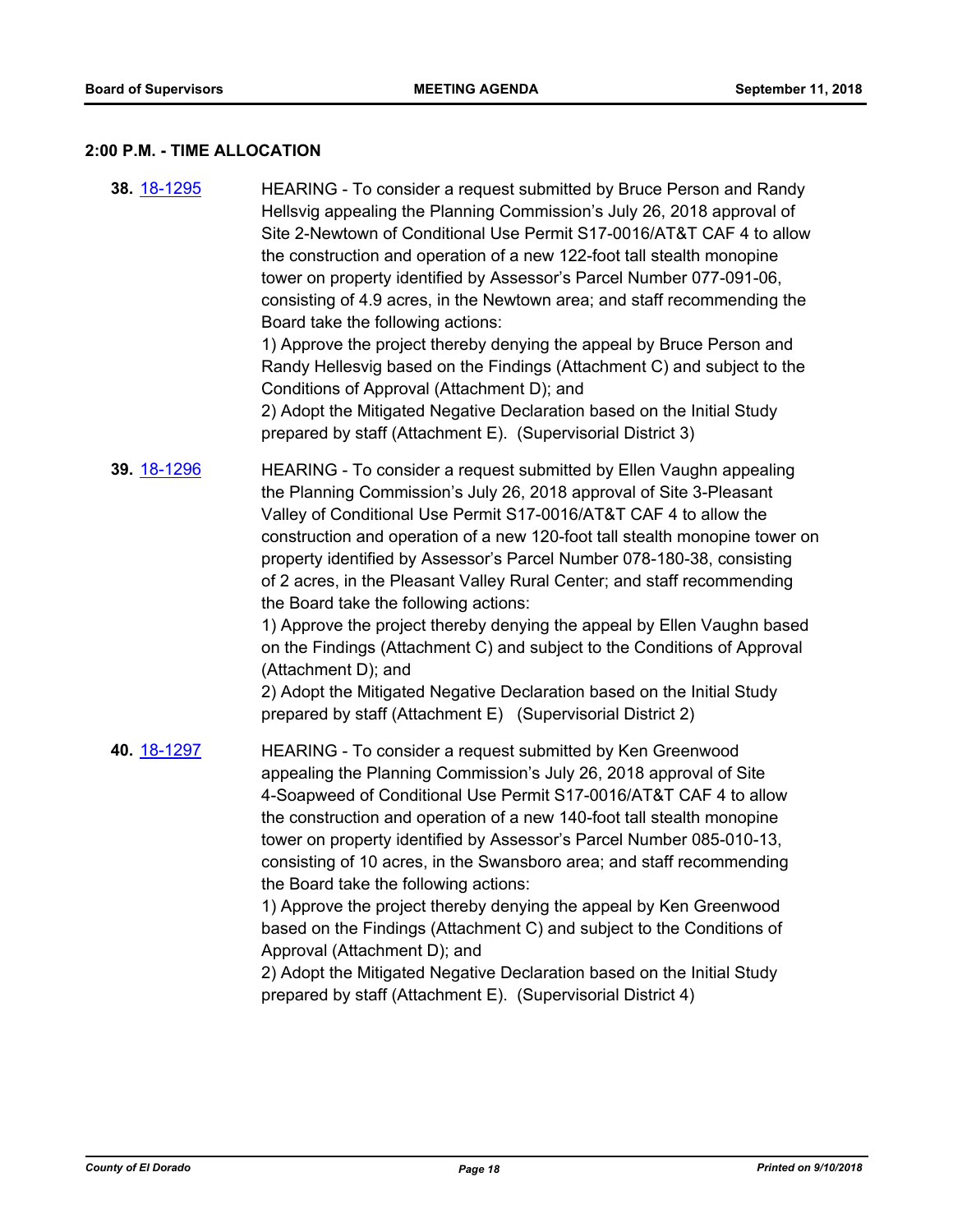**41.** [18-1298](http://eldorado.legistar.com/gateway.aspx?m=l&id=/matter.aspx?key=24649) HEARING - To consider a request submitted by Bradley Nicholson appealing the Planning Commission's July 26, 2018, approval of Site 5-Latrobe of Conditional Use Permit S17-0016/AT&T CAF 4 to allow the construction and operation of a new 120-foot tall stealth monobroadleaf tower on property identified by Assessor's Parcel Number 087-181-10 consisting of 20 acres, in the Latrobe area; and staff is recommending the Board take the following actions: 1) Approve the project thereby denying the appeal by Bradley Nicholson based on the Findings (Attachment C) and subject to the Conditions of Approval (Attachment D); and 2) Adopt the Mitigated Negative Declaration based on the Initial Study prepared by staff (Attachment E). (Supervisorial District 2) **42.** [18-1299](http://eldorado.legistar.com/gateway.aspx?m=l&id=/matter.aspx?key=24650) HEARING - To consider a request submitted by Bruce and Marjorie

Crawford appealing the Planning Commission's July 26, 2018 approval of Site 6-Zee Estates of Conditional Use Permit S17-0016/AT&T CAF 4 to allow the construction and operation of a new 120-foot tall stealth monopine tower on property identified by Assessor's Parcel Number 104-370-24, consisting of 60 acres, in the Pilot Hill area; and staff recommending the Board take the following actions: 1) Approve the project thereby denying the appeal by Bruce and Marjorie Crawford based on the Findings (Attachment C) and subject to the Conditions of Approval (Attachment D); and 2) Adopt the Mitigated Negative Declaration based on the Initial Study prepared by staff (Attachment E). (Supervisorial District 4)

**43.** [18-1300](http://eldorado.legistar.com/gateway.aspx?m=l&id=/matter.aspx?key=24651) HEARING - To consider a request submitted by Bonnie Way appealing the Planning Commission's July 26, 2018 approval of Site 7-Gold Hill of Conditional Use Permit S17-0016/AT&T CAF 4 to allow the construction and operation of a new 120-foot tall stealth monopine tower on property identified by Assessor's Parcel Number 105-110-81, consisting of 10 acres, in the Lotus area; and staff recommending the Board take the following actions:

1) Approve the project thereby denying the appeal by Bonnie Way based on the Findings (Attachment C) and subject to the Conditions of Approval (Attachment D); and

2) Adopt the Mitigated Negative Declaration based on the Initial Study prepared by staff (Attachment E). (Supervisorial District 4)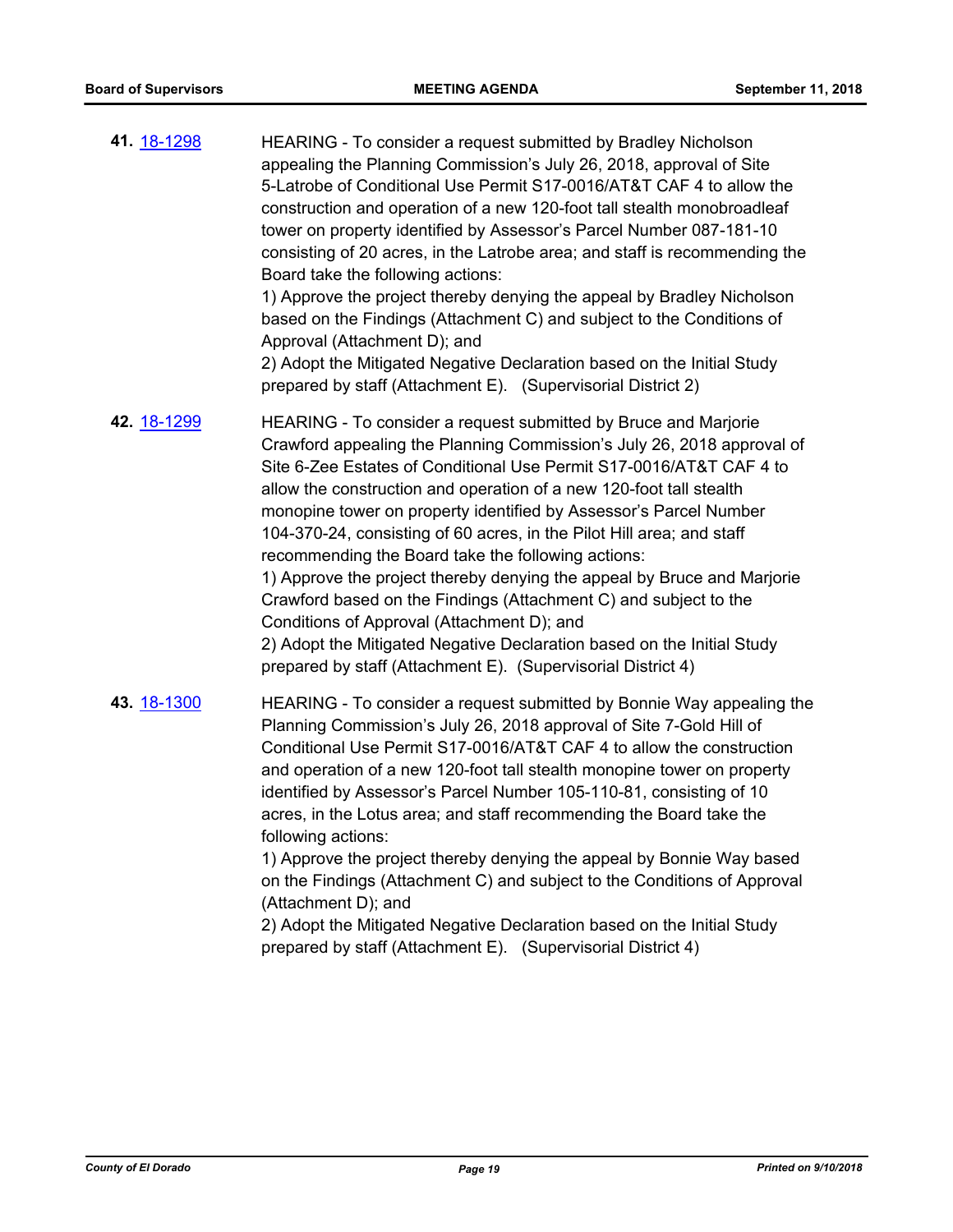## **ITEMS TO/FROM SUPERVISORS**

**CAO UPDATE**

**ADJOURNMENT**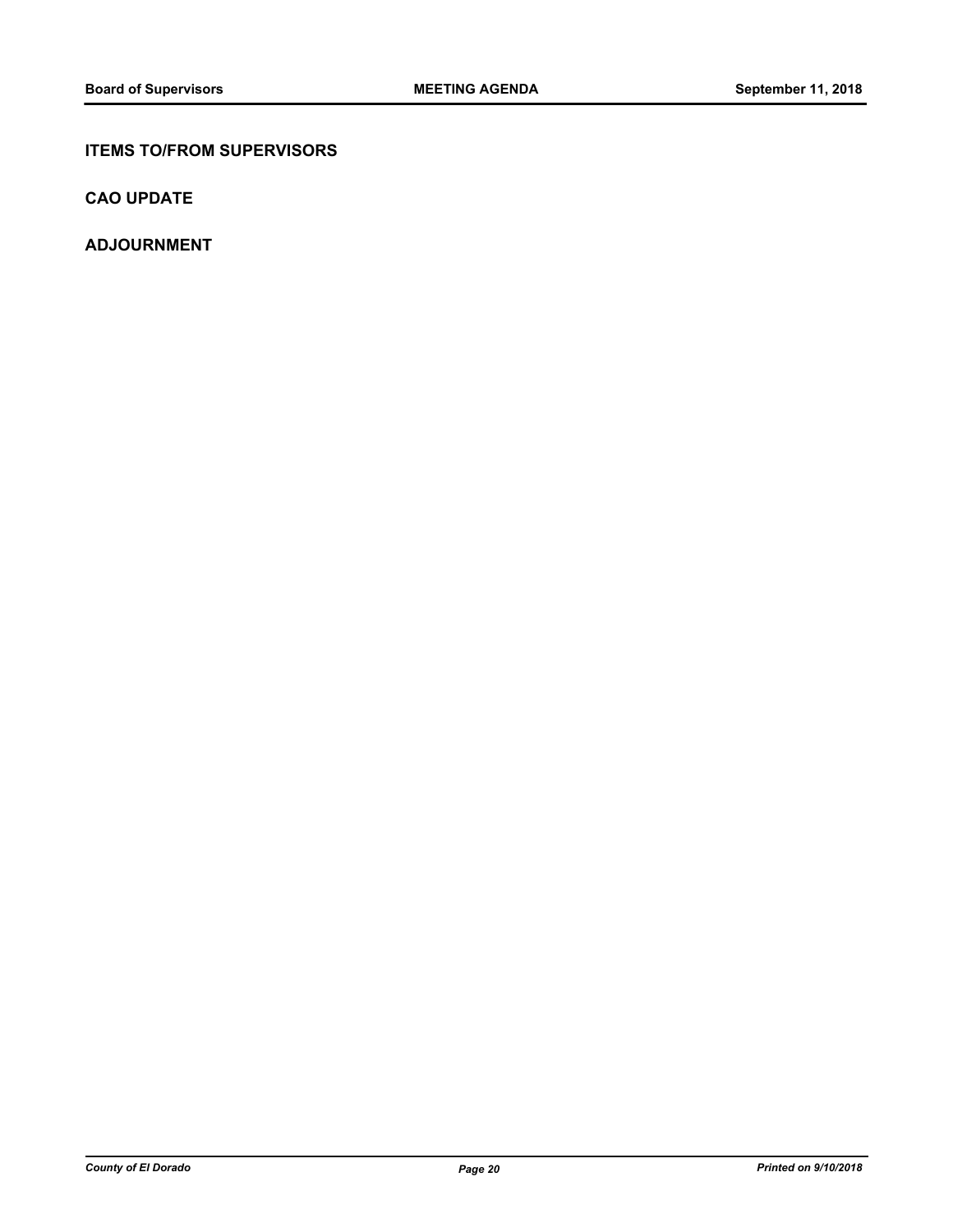## **CLOSED SESSION**

| 44. 18-1311 | <b>Pursuant to Government Code Section 54957.6 - Conference with</b><br>Labor Negotiator: County Negotiator: Director of Human Resources<br>and/or designee. Employee Organization: El Dorado County Employees<br>Association Local No.1 representing employees in the General,<br>Professional, and Supervisory Bargaining Units; Operating Engineers<br>Local No. 3 representing employees in the Trades & Crafts and<br>Corrections Bargaining Units; Deputy Sheriffs Association representing<br>employees in the Law Enforcement Unit; El Dorado County Criminal<br>Attorney Association; El Dorado County Deputy County Counsel<br>Association; El Dorado County Managers Association; and El Dorado<br>County Law Enforcement Managers Association. (Est. Time: 30 Min.) |
|-------------|---------------------------------------------------------------------------------------------------------------------------------------------------------------------------------------------------------------------------------------------------------------------------------------------------------------------------------------------------------------------------------------------------------------------------------------------------------------------------------------------------------------------------------------------------------------------------------------------------------------------------------------------------------------------------------------------------------------------------------------------------------------------------------|
| 45 18-1342  | <b>Conference with Legal Counsel - Significant Exposure to Litigation</b><br>pursuant to Government Code Section 54956.9(d)(2). Title: Number of<br>potential cases: (1). (Est. Time: 10 Min.)                                                                                                                                                                                                                                                                                                                                                                                                                                                                                                                                                                                  |
| 46. 18-1333 | <b>Pursuant to Government Code Section 54957- Public Employee</b><br><b>Recruitment</b> Title: Registrar of Voters. (Est. Time: 20 Min.)                                                                                                                                                                                                                                                                                                                                                                                                                                                                                                                                                                                                                                        |

**47.** [18-1378](http://eldorado.legistar.com/gateway.aspx?m=l&id=/matter.aspx?key=24730) **Pursuant to Government Code Section 54957- Public Employee Recruitment.** Title: Director of Planning & Building. (Est. Time: 20 Min.)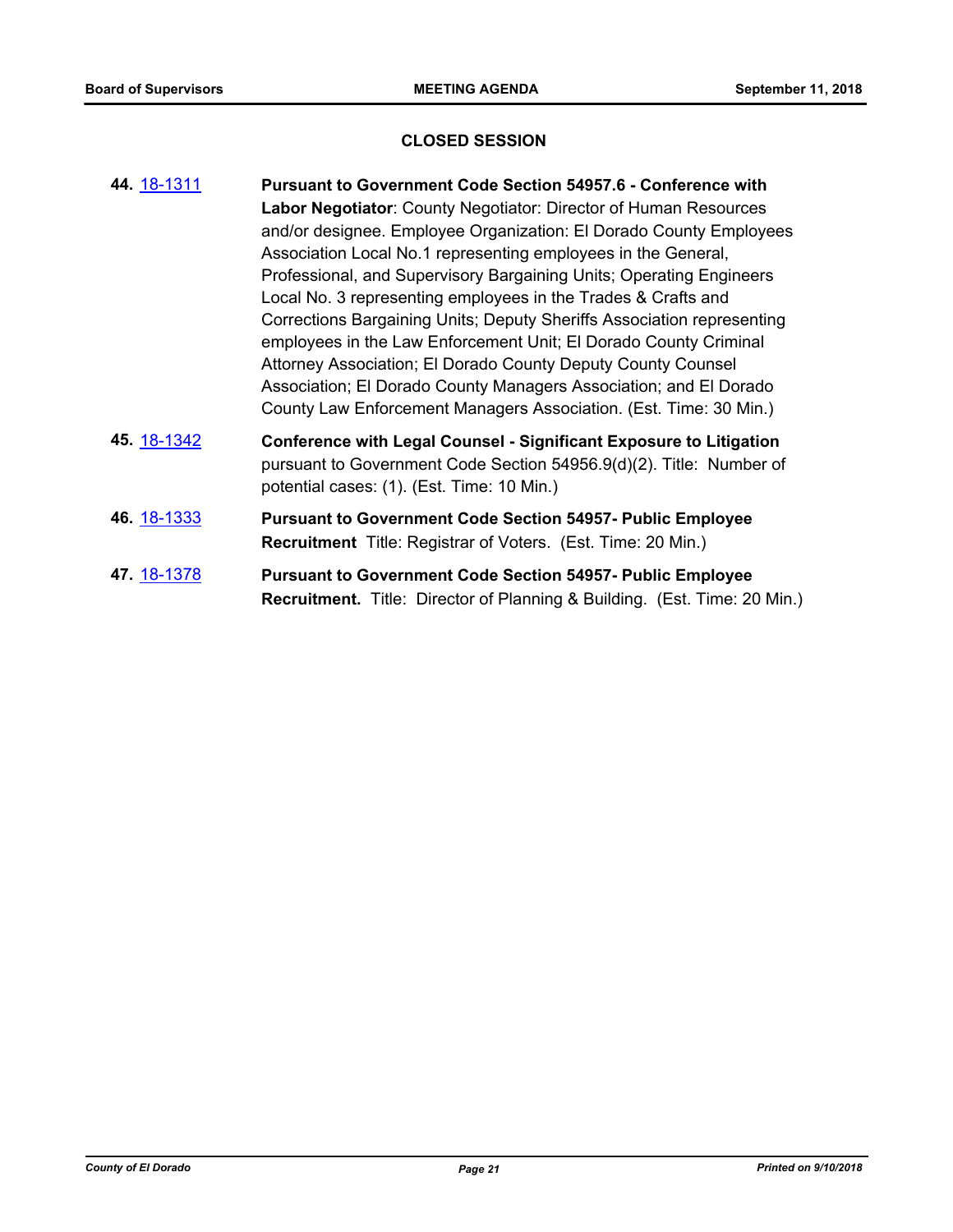On August 19, 2003, the Board adopted the following protocol: It is a requirement that all speakers, County staff and the public, when approaching the podium to make a visual presentation to the Board of Supervisors, must provide the Clerk with the appropriate number of hard copies of the presentation for Board members and the audience.